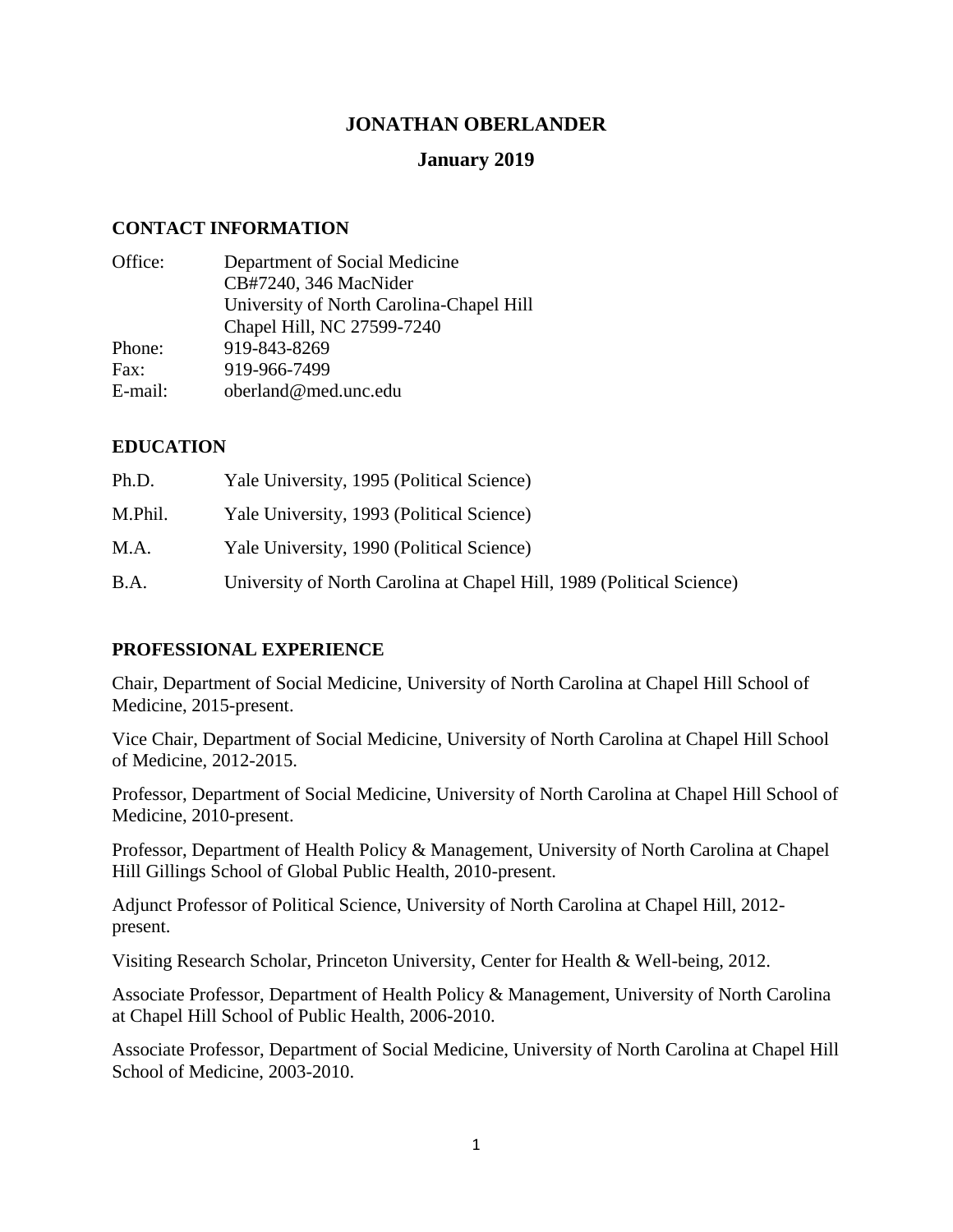Adjunct Associate Professor, Department of Political Science, University of North Carolina at Chapel Hill, 2005-2012.

Visiting Scholar, Russell Sage Foundation, New York City, 2008-09.

Visiting Research Scholar, Princeton University, Center for Health & Well-being, 2004.

Assistant Professor, Department of Social Medicine, University of North Carolina at Chapel Hill, 1997-2003.

Adjunct Assistant Professor, Department of Political Science, University of North Carolina at Chapel Hill, 2001-2005.

Research Fellow, Sheps Center for Health Services Research, University of North Carolina at Chapel Hill, 2002-present.

Robert Wood Johnson Postdoctoral Fellow in Health Policy, University of California-Berkeley, 1995-1997.

## **HONORS**

Fellow, UNC School of Medicine Academy of Educators, 2008-present.

Visiting Scholar, Russell Sage Foundation, 2008-09.

Phillip and Ruth Hettleman Prize for Artistic and Scholarly Achievement by Young Faculty, 2006.

Teaching Excellence Award, UNC-Chapel Hill School of Medicine, 2004.

Teaching Excellence Award, UNC-Chapel Hill School of Medicine, 2003.

Faculty Ethics Fellow, Institute for the Arts & Humanities, UNC-Chapel Hill, 2002-2003.

Junior Faculty Development Award, 1999.

Honorable Mention, National Academy of Social Insurance, Dissertation Prize, 1996.

Brookings Institution Research Fellowship in Governmental Studies, 1994-95.

Yale University Dissertation Fellowship, 1993-94.

Yale University Fellowship, 1989-1991.

## **RESEARCH INTERESTS**

Health Care Politics & Policy American Politics Health Care Reform Public Policy Medicare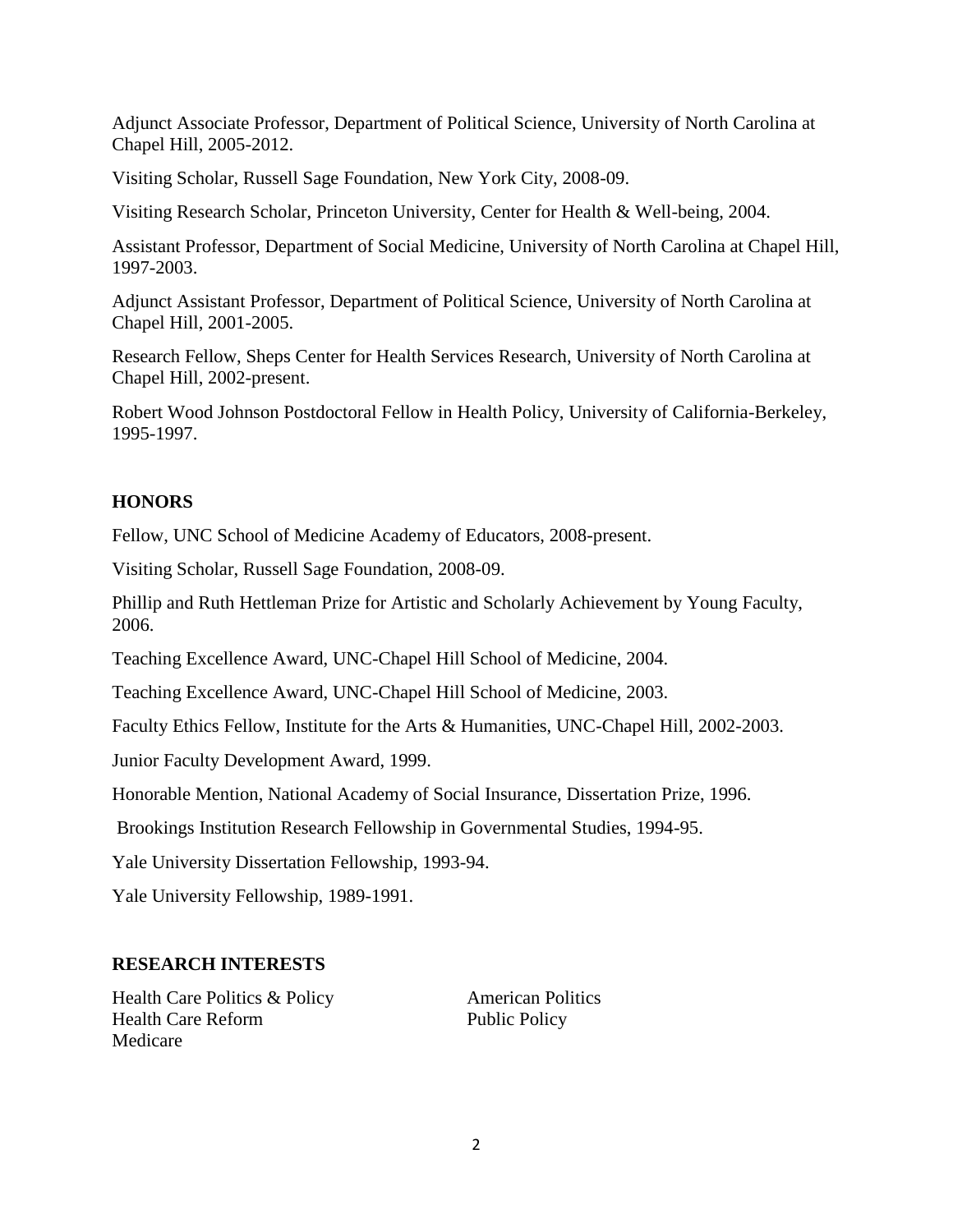### **PUBLICATIONS**

Books

Oberlander, J. 2003. *The Political Life of Medicare*. University of Chicago Press. 262 pages.

### Edited Books

Oberlander, J., M. Buchbinder, L. Churchill, S. Estroff, N. King, B. Saunders, R. Strauss, and R. Walker, eds. In Press, 2019. *The Social Medicine Reader, Third Edition. Volume 1: Ethics and Cultures of Biomedicine*. Durham: Duke University Press.

Oberlander, J., M. Buchbinder, L. Churchill, S. Estroff, N. King, B. Saunders, R. Strauss, and R. Walker, eds. In Press, 2019. *The Social Medicine Reader, Third Edition. Volume 2: Differences and Inequalities.* Durham: Duke University Press.

King, N., R. Strauss, L. Churchill, S. Estroff, G. Henderson, and J. Oberlander, eds. 2005. *The Social Medicine Reader, Second Edition. Volume 1: Patients, Doctors, and Illness*. Duke University Press. 294 pages.

Henderson, G., S. Estroff, L. Churchill N. King, J. Oberlander, and R. Strauss, eds. 2005. *The Social Medicine Reader, Second Edition. Volume 2: Social and Cultural Contributions to Health, Difference, and Inequality*. Duke University Press. 323 pages.

Oberlander, J., L. Churchill, S. Estroff, G. Henderson, N. King, and R. Strauss, eds. 2005. *The Social Medicine Reader, Second Edition. Volume 3: Health Policy, Markets, and Medicine.* Duke University Press. 288 pages.

### Series Editor

UNC Press, Studies in Social Medicine, with Allan Brandt and Larry Churchill, 2011-present.

### Book Chapters

Oberlander, J. In Press. Unfinished Journey—The Struggle Over Universal Health Insurance in the United States. In Oberlander, J., M. Buchbinder, L. Churchill, S. Estroff, N. King, B. Saunders, R. Strauss, and R. Walker, eds.. *The Social Medicine Reader, Third Edition. Volume 2: Health, Differences, and Inequalities.* Durham: Duke University Press

Oberlander, J. 2018. Medicare. In Timothy P. Daaleman and Margaret R. Helton, eds. *Chronic Illness Care: Principles and Practice* (Springer International Publishing): 481-91.

Marmor, T. and J. Oberlander. 2017. Medicare at 50, In I. Glenn Cohen, Allison K. Hoffman, and William M. Sage, eds. *The Oxford Handbook of U.S. Healthcare Law* (Oxford University Press): 742-764.

Oberlander, J. 2016. Can Congress Control Health Care Spending? In Jeffrey A. Jenkins and Eric M. Patashnik, eds. *Congress and Policymaking in the 21st Century* (Cambridge University Press): 211-241.

Oberlander, J. and T. Marmor. 2015. The Road Not Taken: What Happened to Medicare for All? In *Medicare and Medicaid at 50*, Alan B. Cohen, David C. Colby, Keith A. Wailoo, and Julian E. Zelizer, eds. (Oxford University Press): 55-74.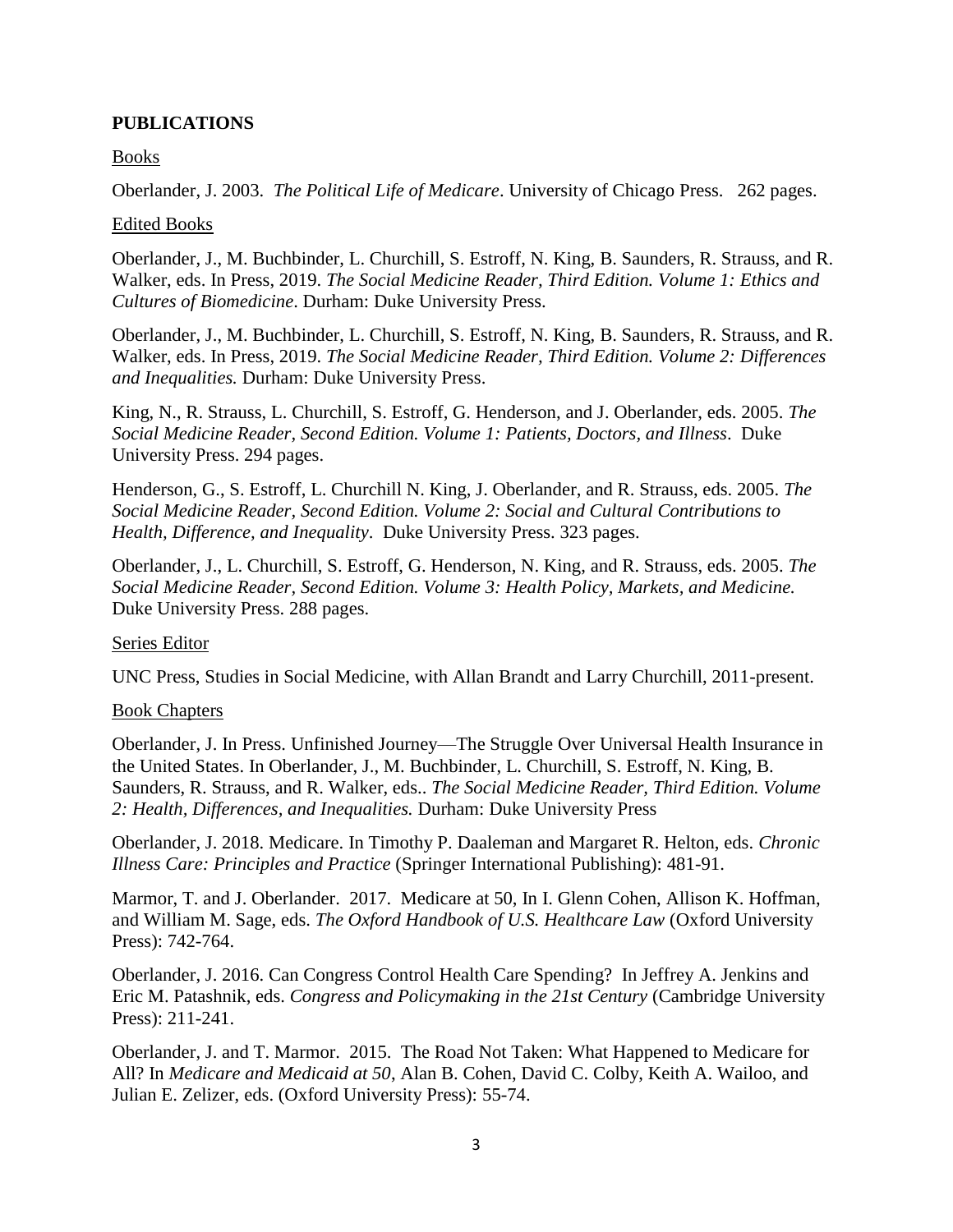Oberlander, J. 2015. Medicare. In *The Oxford Handbook of U.S. Social Policy*, Daniel Beland, Christopher Howard, and Kimberly J. Morgan, eds. (Oxford University Press): 296-314.

Oberlander, J. 2014. The Long Struggle for Universal Health Care. In *Guide to U.S. Health and Health Care Policy*, Thomas R. Oliver, ed. (Sage/CQ Press): 23-36.

Oberlander, J. 2013. Medicare: The Great Transformation. In *Health Politics and Policy*, *5th* ed., James Morone and Dan Ehlke, eds. (Cenage): 126-141.

Oberlander, J. 2012. Medicare and Medicaid. In *Oxford Companion to American Politics*, David Coates, Kathy Smith, and Will Waldorf, eds. (New York: Oxford University Press): 104- 108. Reprinted in the Oxford Companion to Comparative Politics, Joel Krieger, ed.: 84-88.

Oberlander, J. 2012. The Bush Administration and Politics of Medicare Reform. In *Building Coalitions, Making Policy: The Politics of the Clinton, Bush & Obama Presidencies*, Martin A. Levin, Daniel DiSalvo, and Martin M. Shapiro, eds. (Baltimore: Johns Hopkins University Press): 150-180.

Oberlander, J. 2008. Medicare: The Great Transformation. In *Health Politics and Policy, 4th* ed., James Morone, Theodore Litman, and Leonard Robins, eds. (Clifton Park, NY: Delmar Press): 310-327.

Oberlander, J. 2005. The U.S. Health Care System. In *Health Policy, Markets, and Medicin*e., eds., Jonathan Oberlander, Larry Churchill et al. (Durham: Duke University Press): 5-24.

Oberlander, J. and L. Brown. 2002. Health Policy and State Initiatives. In *Ethical Dimensions of Health Policy*., eds. Marion Danis, Carolyn Clancy, and Larry Churchill (New York: Oxford University Press): 184-201.

Oberlander, J. and T. Marmor. 2001. The Path to Universal Health Care. In *The Next Agenda*, eds. R. Boorsage and R. Hickey (Boulder: Westview Press): 93-125.

Oberlander, J., L. Jacobs, and T. Marmor. 2001. The Oregon Health Plan. In Robert Hackey and David Rochefort, eds., *New Controversies in State Health Policy* (Lawrence: University of Kansas Press): 207-226.

Oberlander, J. 1998. Managed Care and Medicare Reform. In Mark Peterson, ed. *Healthy Markets? The New Competition in Medical Care* (Durham: Duke University Press): 255-283.

Oberlander, J. 1998. Vouchers for Medicare: A Critical Reappraisal. In Meredith Minkler and Carroll Estes, eds., *Critical Gerontology* (Baywood Press): 203-220.

Marmor, T., Mashaw, J., and Oberlander, J. 1996. National Health Reform: Where Do We Go from Here? In Robert F. Rich and William D. White, eds., *Health Policy, Federalism and the American States* (Urban Institute Press): 277-291.

Oberlander, J. 1995. Families USA and National Committee to Preserve Social Security and Medicare. In Craig Ramsey, ed., *U.S. Health Policy Groups: Institutional Profiles* (Westport, CT: Greenwood Press): 209-12, 314-317.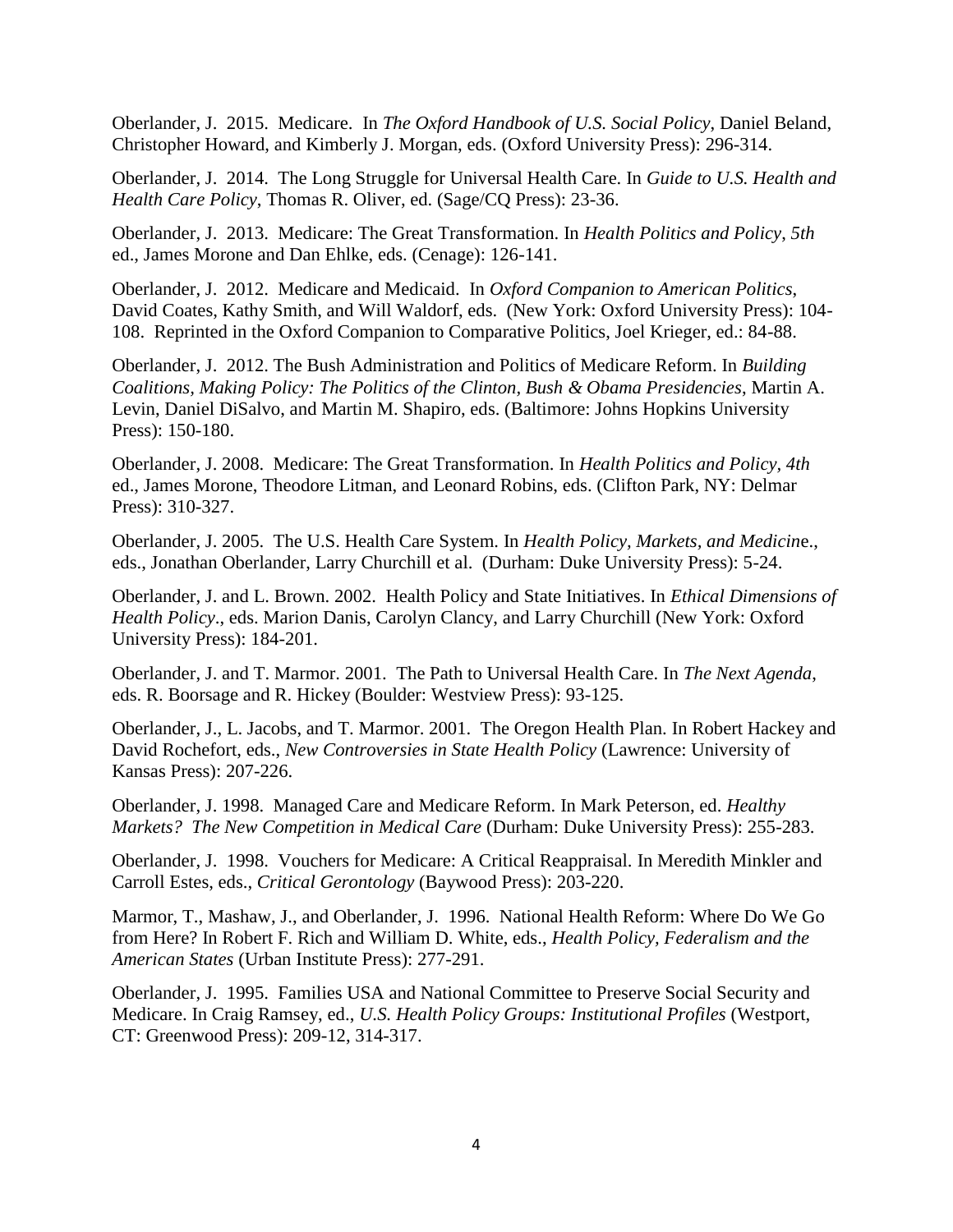#### Journal Articles and Commentaries

Belenky NM et al. In Press. Impact of Medicare Part D on Mental Health Treatment and Outcomes for Dual Eligible Beneficiaries with HIV. *AIDS Care*.

Spivack, S, M. Laugesen, and J. Oberlander. 2018, No Permanent Fix: MACRA, MIPS, and the Politics of Physician Payment Reform. *Journal of Health Politics, Policy and Law* 43(6): 1025- 1040.

Perreira, K, H. Yoshikawa, and J. Oberlander. 2018. A New Threat to Immigrants' Health—The Public-Charge Rule. *New England Journal of Medicine* 379(10): 901-903.

Oberlander, J. 2018. The Republican War on Obamacare: What Has It Achieved? *New England Journal of Medicine* 379(8): 703-705.

Oberlander, J. 2018. Collision Course? Donald Trump, Paul Ryan, and the Fate of Medicare. *Journal of Aging and Social Policy* 30: 244-258.

Patashnik, E. and J. Oberlander. 2018. After Defeat: Conservative Post-Enactment Opposition to the ACA in Historical-Institutional Perspective. *Journal of Health Politics, Policy and Law* 43(4): 651-682.

Oberlander, J. and S. Spivack. 2018. Technocratic Dreams, Political Realities: The Rise and Demise of Medicare's Independent Payment Advisory Board. J*ournal of Health Politics, Policy and Law* 43(3): 483-510.

Belenky NM, Pence BW, Cole SR, Dusetzina SB, Edmonds A, Oberlander J, Plankey MW, Adedimeji A, Wilson TW, Cohen J, Cohen MH, Milam JE, Golub ET, and Adimora AA. 2018. Associations between Medicare Part D and Out-of-Pocket Spending, HIV Viral Load, Adherence, and ADAP use in Dual Eligibles with HIV. *Medical Care* 56(1):47-53.

Oberlander, J. 2018. Hard Promises: Has the ACA Made Health Care More Affordable? *North Carolina Medical Journal* 79(1):58-59.

Perreira, K, D. Jones, and J. Oberlander. 2017. Capping Medicaid Funding—Lessons from Puerto Rico. *American Journal of Public Health* 107(12): 1900-1901.

Oberlander, J. 2017. Repeal, Replace, Repair, Retreat—Republicans' Health Care Quagmire. *New England Journal of Medicine* 377 (11): 1001-1003.

Oberlander, J. 2017. The Art of Repeal—Republicans' Health Reform Muddle. *New England Journal of Medicine* 376 (16): 1497-1499.

Oberlander, J. 2017. The Mirage of Reform—Republicans' Struggle to Dismantle Obamacare. *New England Journal of Medicine* 376 (E32): DOI: 10.1056/NEJMp1703322.

Oberlander, J. 2017. The End of Obamacare. *New England Journal of Medicine* 376(1): 1-3.

Schober, G., J. Wegner, C. Lee, J. Oberlander and J. Flythe. 2017. *American Journal of Kidney Disease* 69(1): 29-40.

Oberlander, J, D. Jones, S. Spivack, and P. Singer. 2016. In the Affordable Care Act's Shadow: The Fate of the Children's Health Insurance Program. *Health Affairs* 35(10): 1835-1841.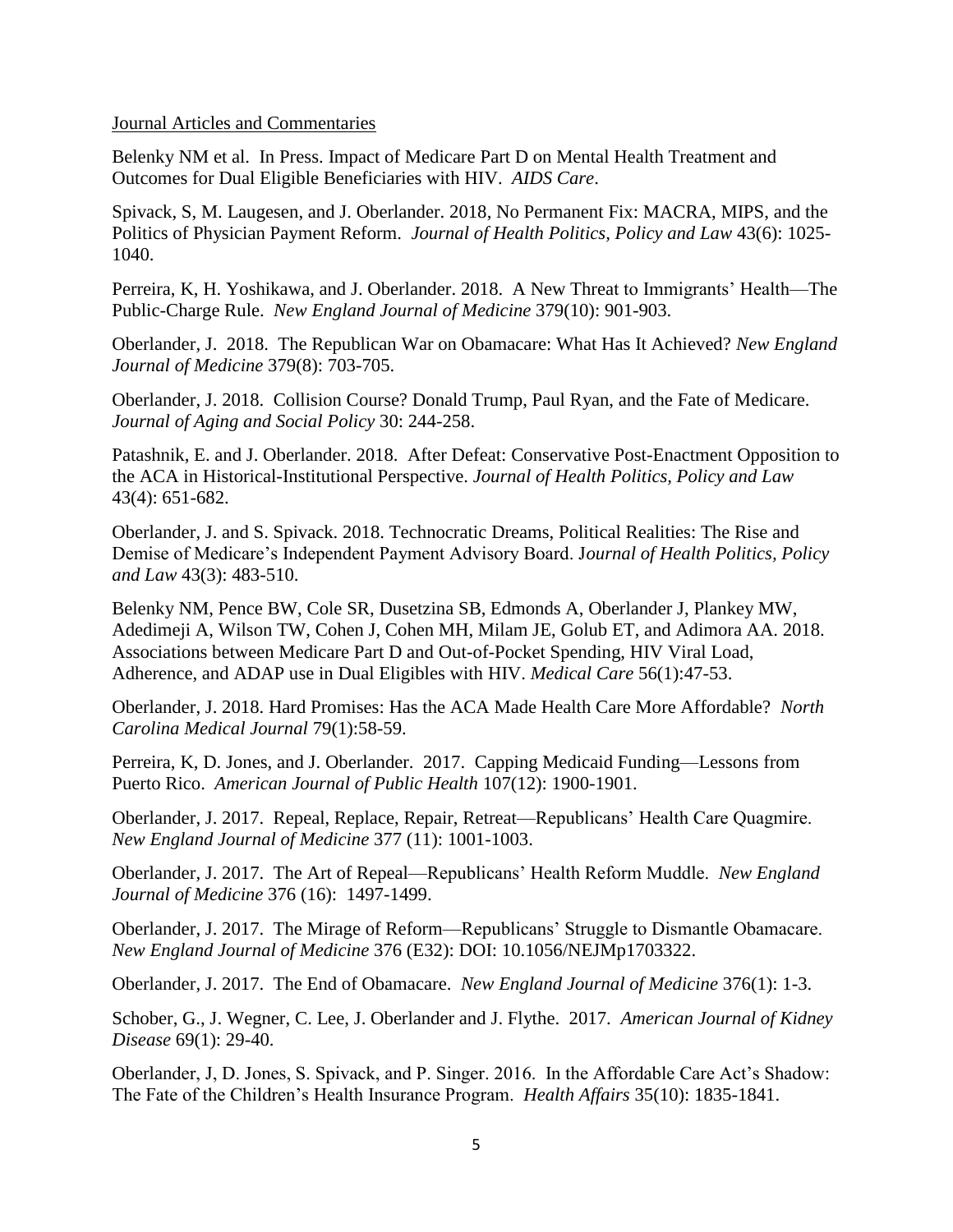Oberlander, J. 2016. From Obamacare to Hillarycare—Democrats' Health Care Reform Agenda. *New England Journal of Medicine* 375(14): 1309-1311.

Oberlander, J. 2016. Implementing the Affordable Care Act: The Promise and Limits of Health Care Reform. *Journal of Health Politics, Policy and Law* 41(4): 803-826.

Oberlander, J. 2016. The Virtues and Vices of Single-Payer Health Care. *New England Journal of Medicine* 374(14): 1401-1403.

Oberlander, J. and M.J. Laugesen. 2015. Leap of Faith: Medicare's New Physician Payment System. *New England Journal of Medicine* 373(13): 1185-1187.

Oberlander, J. 2015. The Political History of Medicare. Generations: Journal of the American *Society of Aging* 39(2): 119-125.

Oberlander, J and D.K. Jones. 2015. The Children's Cliff: Extending CHIP. *New England Journal of Medicine* 372(21): 1979-1981.

Oberlander, J and R.K. Weaver. 2015. Unraveling from Within? The Affordable Care Act and Self-Undermining Policy Feedbacks. *The Forum* 13(1):137-162.

Oberlander, J. 2014. Between Liberal Aspirations and Market Forces: Obamacare's Precarious Balancing Act. *Journal of Law, Medicine, and Ethics* 42(4): 431-441.

Oberlander, J. 2014. Voucherizing Medicare. *Journal of Health Politics, Policy and Law* 39(2): 466-482.

Oberlander, J. 2014. Unraveling Obamacare: Can Congress and the Supreme Court Undo Health Care Reform? *New England Journal of Medicine* 371(26): 2445-2447.

Jones, D, K. Bradley and J. Oberlander. 2014. Pascal's Wager: Health Insurance Exchanges and the Republican Dilemma. *Journal of Health Politics, Policy and Law* 39(1): 97-137.

Oberlander, J. and K. Perreira. 2013. Implementing Obamacare in a Red State: Dispatch from North Carolina. *New England Journal of Medicine* 369(26): 2469-2471.

Oberlander, J. and M. Morrison. 2013. Failure to Launch? The Independent Payment Advisory Board's Uncertain Prospects. *New England Journal of Medicine* 369(2): 105-107.

Oberlander, J. 2012. The Future of Obamacare. *New England Journal of Medicine* 367(23): 2165-2167.

Oberlander, J. 2012. Unfinished Journey: A Century of Health Care Reform in the United States. *New England Journal of Medicine*, 200th Anniversary Article, 367(7): 585-90.

Marmor T. and J. Oberlander. 2012. From HMOs to ACOs: The Quest for the Holy Grail in U.S. Health Policy. *Journal of General Internal Medicine* 27 (9): 1215-18.

Oberlander, J and K. Perreira. 2012. Navigating Healthcare Reform: A Role for 2-1-1. *American Journal of Preventive Medicine* 43(6s5): S506-508.

Oberlander, J. 2011. Health Care Policy in an Age of Austerity. *New England Journal of Medicine* 365: 1075-1077.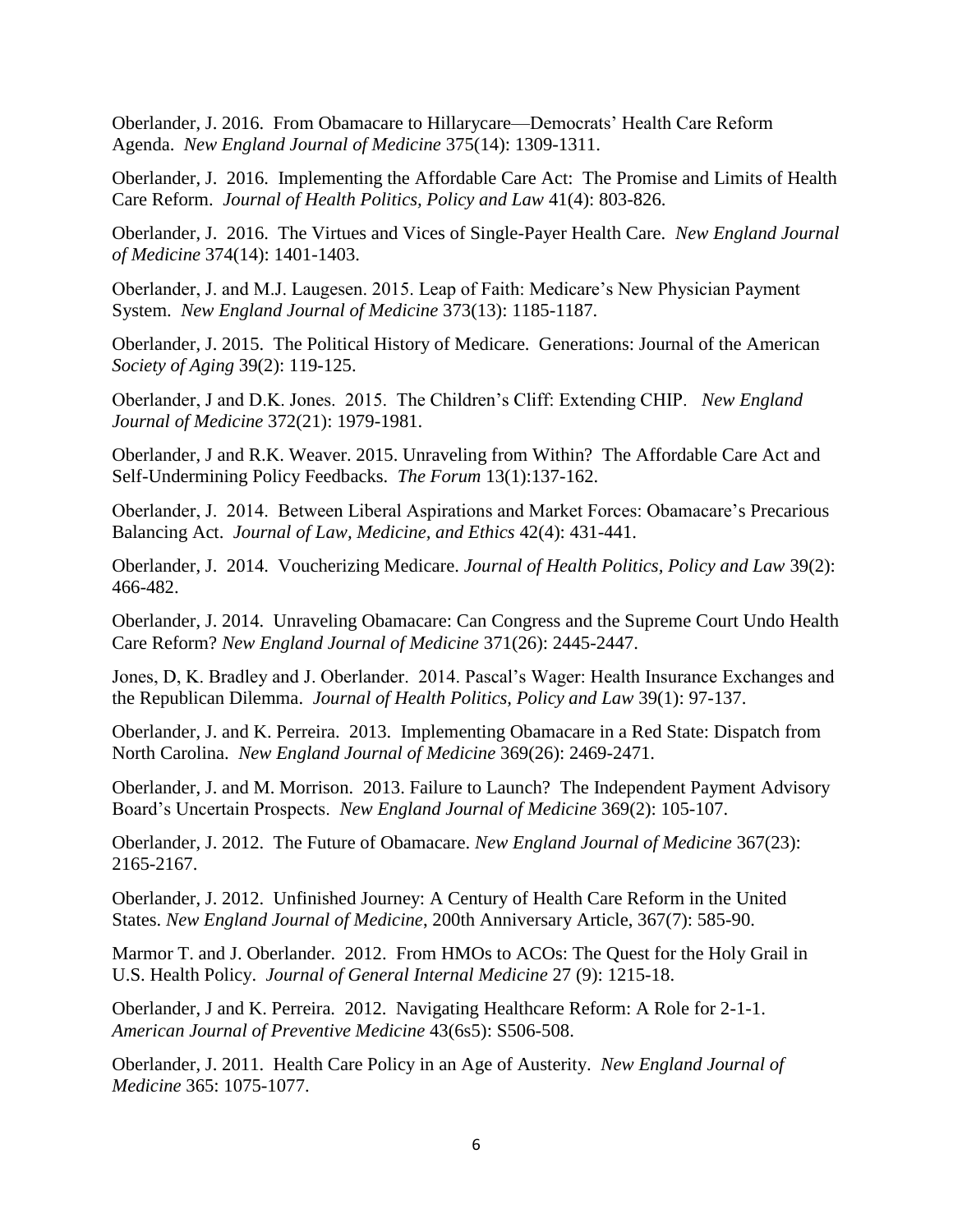Marmor, T., J. Oberlander, and J. White. 2011. Medicare and the Federal Budget: Misdiagnosed Problems, Inadequate Solutions. *Journal of Policy Analysis and Management* 30 (4): 928-934

Marmor, T., J. Oberlander, and J. White. 2011. Reality is Not What It Seems: Medicare and the Federal Budget (A Response to Joseph Antos). *Journal of Policy Analysis and Management* 30(4): 942-944.

Oberlander, J. 2011. Throwing Darts: Americans' Elusive Search for Health Care Cost Control. *Journal of Health Politics, Policy and Law* 36(3): 477-484.

Okma, K., T. Marmor, and J. Oberlander. 2011. Managed Competition for Medicare? Sobering Lessons from the Netherlands. *New England Journal of Medicine* 365: 287-289.

Oberlander, J. 2011. Under Siege: The Individual Mandate for Health Insurance and Its Alternatives, *New England Journal of Medicine* 364:1085-1087.

Marmor, T. and J. Oberlander. 2011. The Patchwork: Health Reform, American Style. *Social Science and Medicine* 72: 125-128.

Oberlander, J. 2010. Beyond Repeal—The Future of Health Care Reform. *New England Journal of Medicine* 363(24): 2277-2279.

Oberlander, J. 2010. Long Time Coming: Why Health Reform Finally Passed. *Health Affairs* 29(6): 1112-1116.

Oberlander, J. 2010. A Vote for Health Care Reform. *New England Journal of Medicine* 362: (e44): 1-3.

Oberlander, J. and J. White. 2009. Systemwide Cost Control—The Missing Link in Health Care Reform. *New England Journal of Medicine* 361(12): 1131-1133.

Oberlander, J. and J. White. 2009. Public Attitudes Toward Health Care Spending Aren't the Problem; Prices Are. *Health Affairs* 28(5): 1285-1293.

Oberlander, J. 2009. Picking the Right Poison—Options for Funding Health Care Reform. *New England Journal of Medicine* 360(20): 2045-2048.

Marmor, T, J. Oberlander and J. White. 2009. Cost Control Options for the Obama Administration: Hope Versus Reality. *Annals of Internal Medicine* 150 (7): 485-489.

Oberlander, J and B. Lyons. 2009. Beyond Incrementalism: SCHIP and the Politics of Health Reform. *Health Affairs* 28 (3): w399-w410.

Oberlander, J. 2009. Health Care Reform in 2009: Full-speed Ahead. *North Carolina Medical Journal* 70(2): 108-109.

Oberlander, J. 2009. Great Expectations—The Obama Administration and Health Care Reform. *New England Journal of Medicine* 360(4): 321-323.

Oberlander, J. 2008. The Politics of Paying for Health Reform: Zombies, Payroll Taxes and the Holy Grail. *Health Affairs* 27 (6): w544-w555.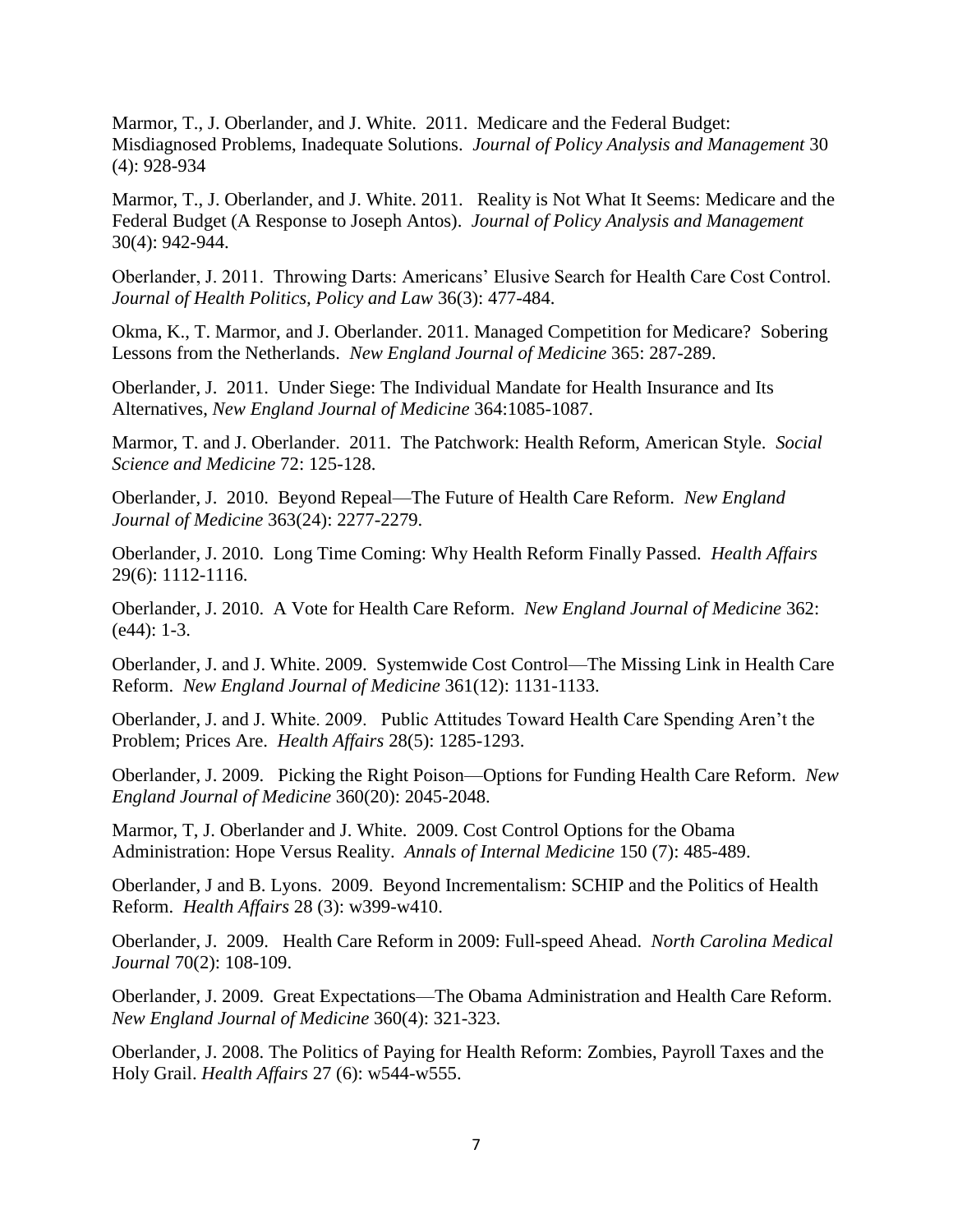Oberlander, J. 2008. The Partisan Divide—The McCain and Obama Plans for U.S. Health Care Reform. *New England Journal of Medicine* 359(8): 781-784.

Oberlander, J. 2007. Presidential Politics and the Resurgence of Health Care Reform, *New England Journal of Medicine* 357(21): 2101-2104.

Oberlander, J. 2007. Learning from Failure in Health Care Reform, *New England Journal of Medicine* 357(17): 1677-1679.

Oberlander, J. 2007. Through the Looking Glass: The Politics of the Medicare Modernization Act. *Journal of Health Politics, Policy and Law* 32 (2): 187-219.

Oberlander, J. 2006. The Political Economy of (Un)Fairness in U.S. Health Care Policy. *Law & Contemporary Problems* 69(4): 245-264.

Oberlander, J. 2006. Health Reform Interrupted: The Unraveling of the Oregon Health Plan, *Health Affairs* December 19: w96-w105.

Selzman, C. and J. Oberlander. 2006. The Price of Progress: Destination Left Ventricular Assist Device Therapy for Terminal Heart Disease. *North Carolina Medical Journal* 67(2): 116-117.

Dewalt, D, J. Oberlander, T. Carey and W. Roper. 2006. Significance of the Medicare and Medicaid Programs for the Practice of Medicine. *Health Care Financing Review*. Winter (Vol. 27): 79-90.

Oberlander, J. 2005. Wrong Turn: The Wayward Path of Health Care Reform, V*irtual Mentor: Ethics Journal of the American Medical Association* 7(7): July 2005.

Oberlander, J. 2004. Tilting at Windmills: Health Reform and the 2004 U.S. Presidential Election. *Canadian Medical Association Journal* 171(9): 1035-1036.

Marmor, T. and J. Oberlander. 2004. Paths to Universal Health Insurance: Progressive Lessons from the Past for the Future. *University of Illinois Law Review* 2004(1): 205-230.

Oberlander, J. 2003. Medicare and the Politics of Prescription Drug Pricing. *North Carolina Medical Journal* 64 (6): 303-304.

Oberlander, J. 2003. The Politics of Medicare Reform. *Washington and Lee Law Review* 60(4): 1095-1136.

Marmor, T., S. Martin, and J. Oberlander. 2003. Medicare and Political Analysis: Omissions, Understandings, and Misunderstandings. *Washington and Lee Law Review* 60(4): 1137-1163.

Oberlander, J. 2003. The Politics of Health Reform: Why Do Bad Things Happen to Good Plans. *Health Affairs* Web Exclusive August 27 (W3): 391-404.

Oberlander, J. 2002. The U.S. Health Care System: On A Road to Nowhere?, *Canadian Medical Association Journal* 167 (2): 163-168. Reprinted in *The Nation's Health, 7th* edition, Carrol Estes and Philip Lee, eds.(Jones & Bartlett Publishing, 2003).

Oberlander, J. 2002. Are Americans Closer Than We Think to National Health Insurance? *Health Affairs* 21: 103-104.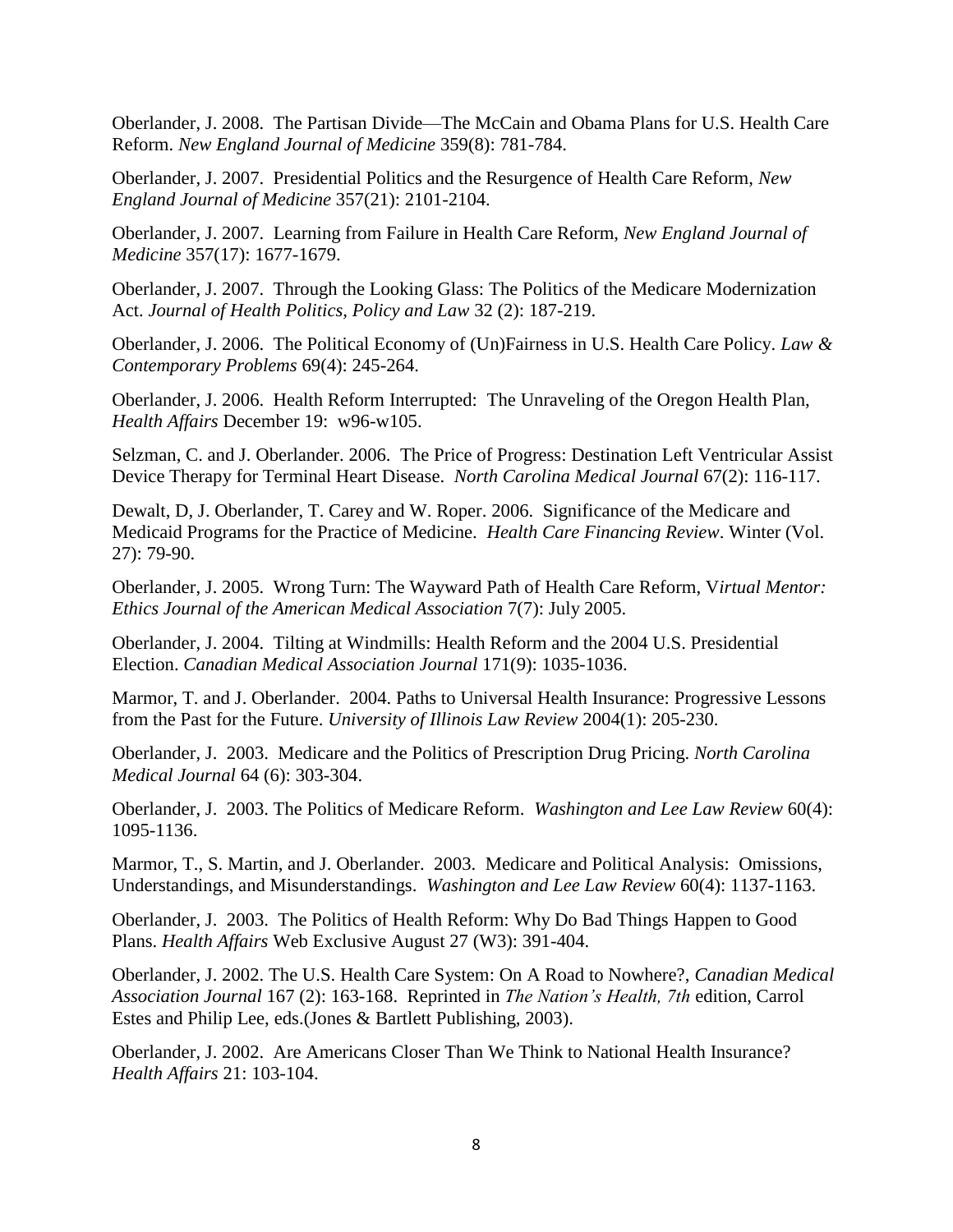Oberlander, J., T. Marmor, and L. Jacobs. 2001. Rationing Medical Care, *Canadian Medical Association Journal* 164 (May 29): 1583-1587.

Oberlander, J. 2001. Political Analysis and Medicare. Journal of Health Politics, Policy and Law 26 (February): 139-146. *Review Essay*.

Oberlander, J. 2000. Is Premium Support the Right Medicine for Medicare?, *Health Affairs* 19 (September/October): 84-99.

Jacobs, L., T. Marmor and J. Oberlander, 1999. The Oregon Health Plan and the Political Paradox of Rationing. *Journal of Health Politics, Policy and Law* 24 ( February):161-80.

Oberlander, J. 1998. Reforming Medicare: The Voucher Myth. *International Journal of Health Services* 28: 29-46. Reprinted in *The Political Consequences of Social Inequalities*, Vincente Navarro, ed. (Baywood Publishing, 2002).

Marmor, T. and Oberlander, J. 1998. Rethinking Medicare Reform. *Health Affairs* 17(1) (January/February): 52-68. And invited response, T. Marmor, and J. Oberlander, Medicare: Still Looking for Solutions. *Health Affairs* 17, 2 (March/April 1998): 223 226. Reprinted in *The Nation's Health*, 6th edition, Philip Lee and Carrol Estes, eds. (Jones & Bartlett Publishers, 2001).

Oberlander, J. 1997. Managed Care and Medicare Reform. *Journal of Health Politics, Policy and Law* 22, 2 (April): 595-631.

Marmor, T. and Oberlander, J. 1995. Political Analysis and the Welfare State: Can We Learn from History? *Journal of Health Politics, Policy and Law*, Volume 20 (Spring): 211-225. Review essay.

Marmor, T. and Oberlander, J. 1994. A Citizen's Guide to the Healthcare Reform Debate. *Yale Journal on Regulation* 11 (Summer): 495-506.

#### Book Reviews

Oberlander, J. 2019 (in press). Review of Miriam Laugesen's *Fixing Medical Prices: How Physicians Are Paid*. *Journal of Health Politics, Policy and Law* 44(2): 333-339.

Oberlander, J. 2012. The Long and Winding Road: Review of Paul Starr's *Remedy and Reaction: The Peculiar American Struggle Over Health Care Reform*. *Science* 335: 287-88.

Oberlander, J. 2007. Review of Marilyn Moon's *Medicare: A Policy Primer*. *Journal of Health Politics, Policy and Law* 32 (2): 353-356.

Oberlander, J. 2005. Health Care Reform's Failure: The Song Remains the Same (Review of *One Nation Uninsured* by Jill Quadagno), *Health Affairs* 24 (Nov./Dec.): 1679-1680.

Oberlander, J. 2005. Review Essay: Imagining Medicare, *Journal of Health Politics, Policy and Law* 30: 505-520.

Oberlander, J. 2001. Review of Ronald J. Vogel's *Medicare: Issues in Political Economy*. *Journal of Health Politics, Policy and Law* 26 (February):175-180.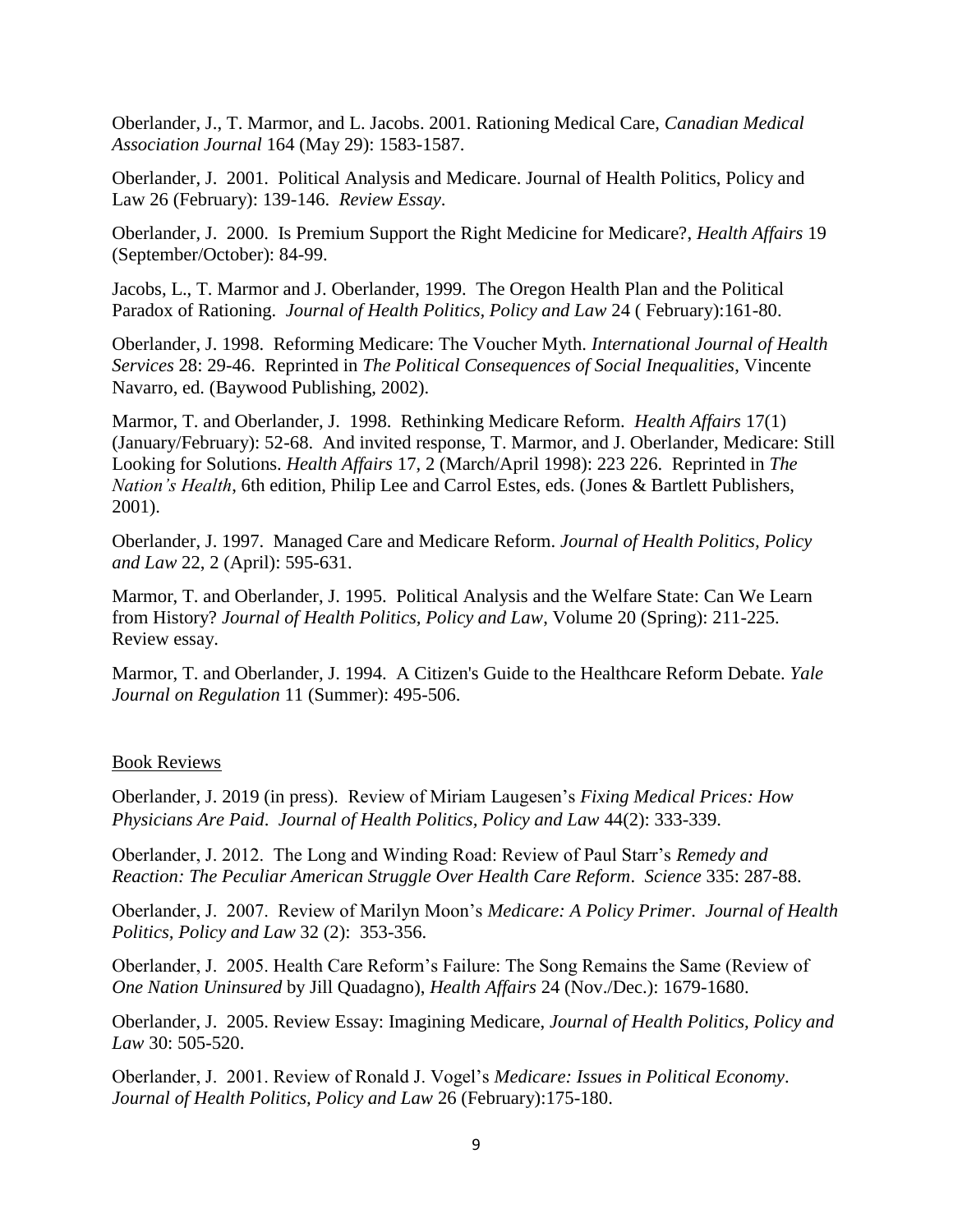Oberlander, J. 1998. Review of Mary Ruggie, *Realignment in the Welfare State*; Ann Wall, *Health Care Systems in Liberal Democracies*; and Carol and William Weissert, *Governing Health. Journal of Politics 6*0: 571-576.

Oberlander, J. 1994. Review of Lawrence Jacob's *Health of Nations. Journal of Health Politics, Policy, and Law* 19: 680-683.

#### Reports and Commissioned Papers

Perreira, KM., deRossett L., Arandia. G., Oberlander, J. 2014. *Implementing Health Reform in North Carolina: Reaching and Enrolling Immigrants and Refugees.* Carolina Population Center. University of North Carolina-Chapel Hill. 44 pages.

T. Jost, J. Feder, J. Oberlander et. al. 2012. *Brief of Health Care Policy History Scholars as Amici Curiae in Support of Petitioners*. Supreme Court of the United States, no 11-398. 37 pages.

Oberlander, J. 2007. *The Politics of Paying for Health Reform: Zombies, Payroll Taxes, and the Holy Grail.* Paper Prepared for FRESH-Thinking Workshop on Funding Health Care for All Americans. Stanford University. 45 pp.

Oberlander, J. 2005. *States as Health Care Laboratories: Lessons for North Carolina.* Paper prepared for the 20th Annual Emerging Issues Forum: My Health is Your Business. 28 pp.

Oberlander, J.. 2001. *An Administrative History of Medicare.* Report prepared for the National Academy of Social Insurance study panel on Medicare Governance. 47 pp.

Bodenheimer, T., K. Grumbach, B. Livingston, D. McCanne, J. Oberlander, D. Rice, and P. Vaillancourt Rosenau. 1999. *Rebuilding Medicare For The 21st Century: A Challenge For The Medicare Commission and Congress*. San Francisco: National Campaign to Protect, Improve, and Expand Medicare. 36 pp.

Jacobs, L., T. Marmor, and J. Oberlander. 1998. *The Political Paradox of Rationing: The Case of The Oregon Health Plan*. Occasional Paper 5-98. The Innovations in American Government Program. John F. Kennedy School of Government, Harvard University. 13 pp.

### Essays, Opinion Pieces, and Blogs

Patashnik, E. and J. Oberlander. Republicans Are Still Trying to Repeal Obamacare. Here's Why They Are Unlikely to Succeed. *Monkey Cage/washingtonpost*.com, June 13, 2018.

Patshnik, E. and J. Oberlander. Obamacare Is the Law of the Land. But It's Still Vulnerable. *Monkey Cage/washingtonpost*.com, March 27, 2017.

Jones, D. and J. Oberlander. What the ACA's Repeal Means for States. *JAMA Forum*. January 17, 2017.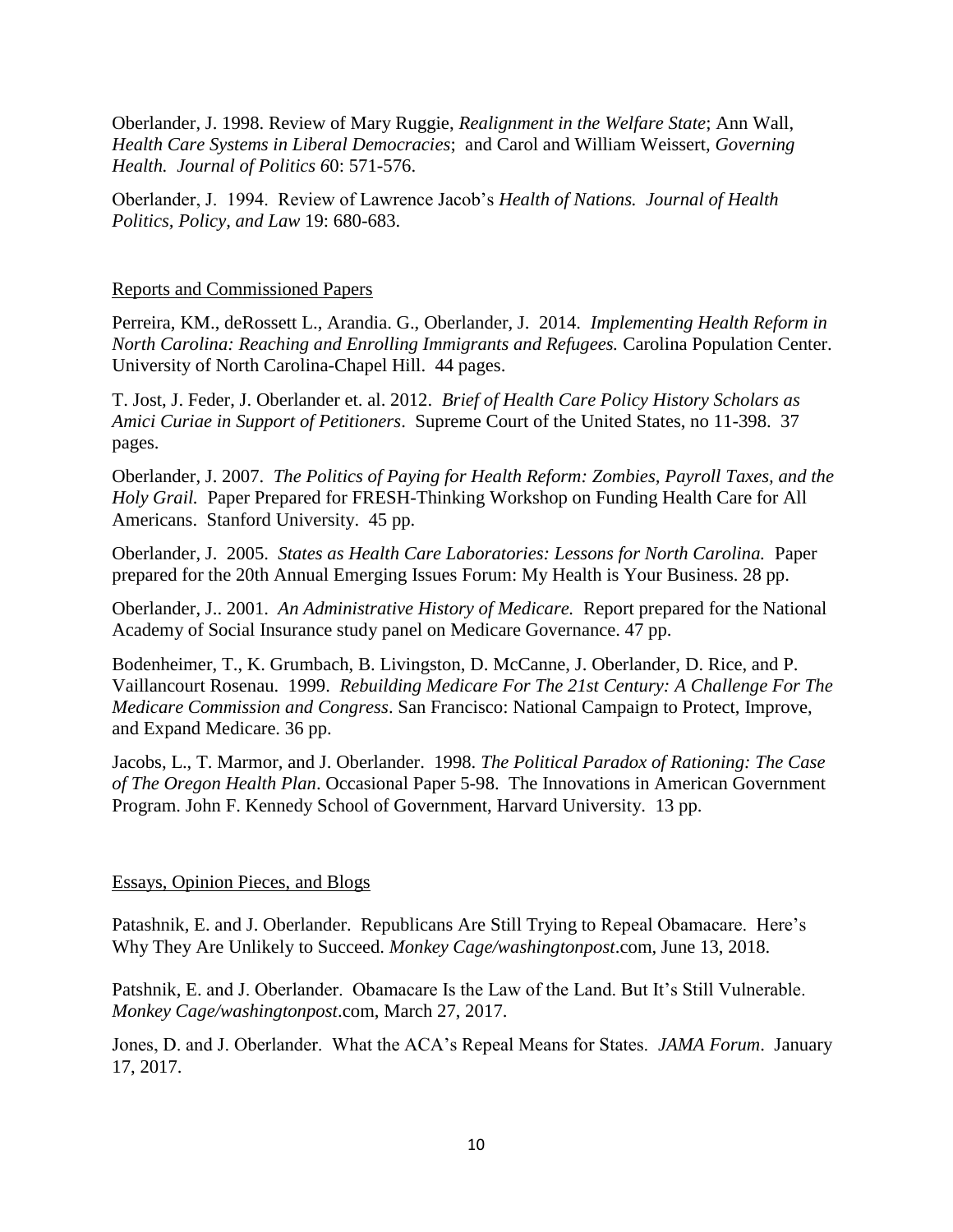Oberlander, J and E. Patashnik. Conservatives Worry that Obamacare is a 'Superstatute'. It Isn't Quite One Yet. *Monkey Cage/washingtonpost.com*, June 28, 2015.

Oberlander, J. Healthy Benefits if Obamacare Survives. *Raleigh News and Observer*, October 30th, 2012.

Oberlander, J. Paul Ryan's Health Care Fantasy. *Health Affairs Blog*, March 22

Oberlander, J and T. Marmor. The Health Bill Explained At Last, *New York Review of Books*, August 19, 2010 (vol. 57, no. 13): 61-63.

Marmor, T. and J. Oberlander. Health Reform: The Fateful Moment, *New York Review of Books*, August 13, 2009 (Vol. 56, no. 13): 69-74.

Oberlander, J. Stitching Together Health Reform, *The Guardian* (U.K.), July 22, 2009.

Oberlander, J. For North Carolina's Health, Insure All Children, *Raleigh News and Observer*, May 11, 2006.

Oberlander, J. Medicare's Prescription for Confusion, *Raleigh News and Observer*, November 15, 2005.

Marmor, T. and J. Oberlander. News Flash -- Medicare Will Not Go Bankrupt, *Pittsburgh Post Gazette*, April 4, 2004. Reprinted in *St. Louis Dispatch* April 6, 2004.

Oberlander, J and J. Jaffe. Next Step: Drug Price Controls, *Washington Post*, December 14, 2003.

Oberlander, J. The Drug Wars: Comments on Medicare Prescription Drug Legislation, *UHCAN Newsletter* July/August 2003.

Oberlander, J. Slow-Acting Relief (regarding Medicare drug benefit), *Newsday* (New York), June 22, 2003.

Oberlander, J. One Dimensional: Individual Mandates and Health Insurance, *The American Prospect Online*, February 12, 2003.

Oberlander, J. The Wrong Peace Movement, *Raleigh News and Observer*, September 23, 2001.

Oberlander, J. True Reform Needed to Save Medicare, *The Chapel Hill News*, August 3, 1999.

Oberlander, J. President's Plan Can Strengthen Medicare for the Next Century, *The Charlotte Observer*, July 16, 1999.

Marmor, T. M. Goldberg, and J. Oberlander, Medicare Debate Revs Up, *San Francisco Chronicle*, June 28, 1999.

Oberlander, J. Medicare and Prescription Drug Coverage: Clinton's Remedy, *Raleigh News and Observer*, June 15, 1999.

Marmor, T., M. Goldberg, and J. Oberlander. Time Has Come for Medicare to Include Prescription Benefits. *Los Angeles Times,* March 10, 1999.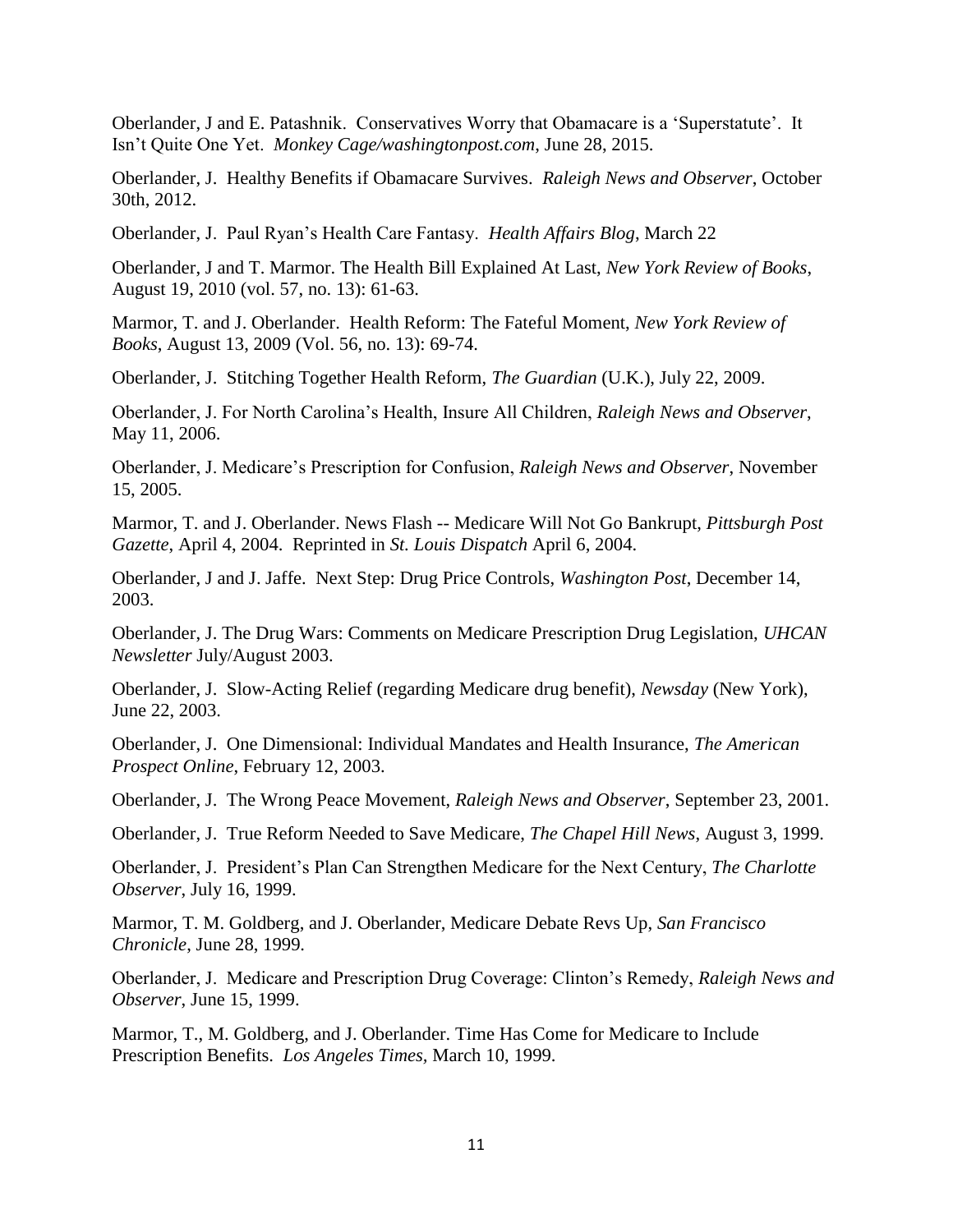## **Contracts and Grants**

Robert Wood Johnson Foundation. 2017. Clinical Scholars Program. \$1,107,460 (PI, 5%).

Russell Sage Foundation. 2008-2009. Health Care Reform. \$111,233.

Kaiser Family Foundation. 2008. The Politics of the State Children's Health Insurance Program. \$25,000.

Greenwall Foundation Fellowship in Bioethics. 2002-2005. Rationing Medicine: The Oregon Health Plan and the Search for Justice in Health Policy. Principal Investigator. \$148,391.

The Century Foundation. 2000. \$18,000, A New Approach to Medicare Reform.

UNC Institute on Aging Exploratory Grant. 2000. Reforming Medicare: An Analysis of the Premium Support Model. \$5,000.

UNC Ueltschi Service Learning Course Development Grant. 1998-2000. \$8000 (with Joel Schartz)

Harvard University, Kennedy School of Government. Project on Innovations in American Government. 1997-1998. Rationing Health Care in Oregon. \$30,000 (with Theodore Marmor and Lawrence Jacobs).

## **TEACHING ACTIVITIES**

My primary responsibilities include teaching in the first and second years of the School of Medicine curriculum (the Foundation Phase) through the Department of Social Medicine, and teaching courses on health policy and politics for undergraduate, masters, and Ph.D. students in the Gillings School of Global Public Health through the Department of Health Policy & Management, where I also supervise Ph.D., DrPH, and masters students. I am Co-Course Director for the *Social and Health Systems* 1-3 course that is part of the TEC curriculum. I have primary responsibility for writing and coordinating SHS 2's health care reform exercise. As part of that exercise, I give an annual lecture to first-year medical students about the uninsured and health care reform. In addition, I regularly give guest lectures about health policy issues at UNC to medical student groups, residents, and students in public health and dentistry. I previously served as Co-Course Director for the first-year School of Medicine course *Medicine and Society* from 2002-2007, and Course Director for *Humanities and Social Sciences* during 2011-2015.

### School of Medicine

- Guest lecturer on health policy, Physician Assistant Program, 2017-present.
- Guest lecturer on health reform, *Social and Health Systems 4*, 2016-present
- *Unfinished Journey: The American Struggle for Health Care Reform*, 2015-present. (Taught to 3rd semester medical students as part of *Social and Health Systems 3)*
- Co-Course Director, *Social and Health Systems* (formerly *Professional Development*), 2013-present.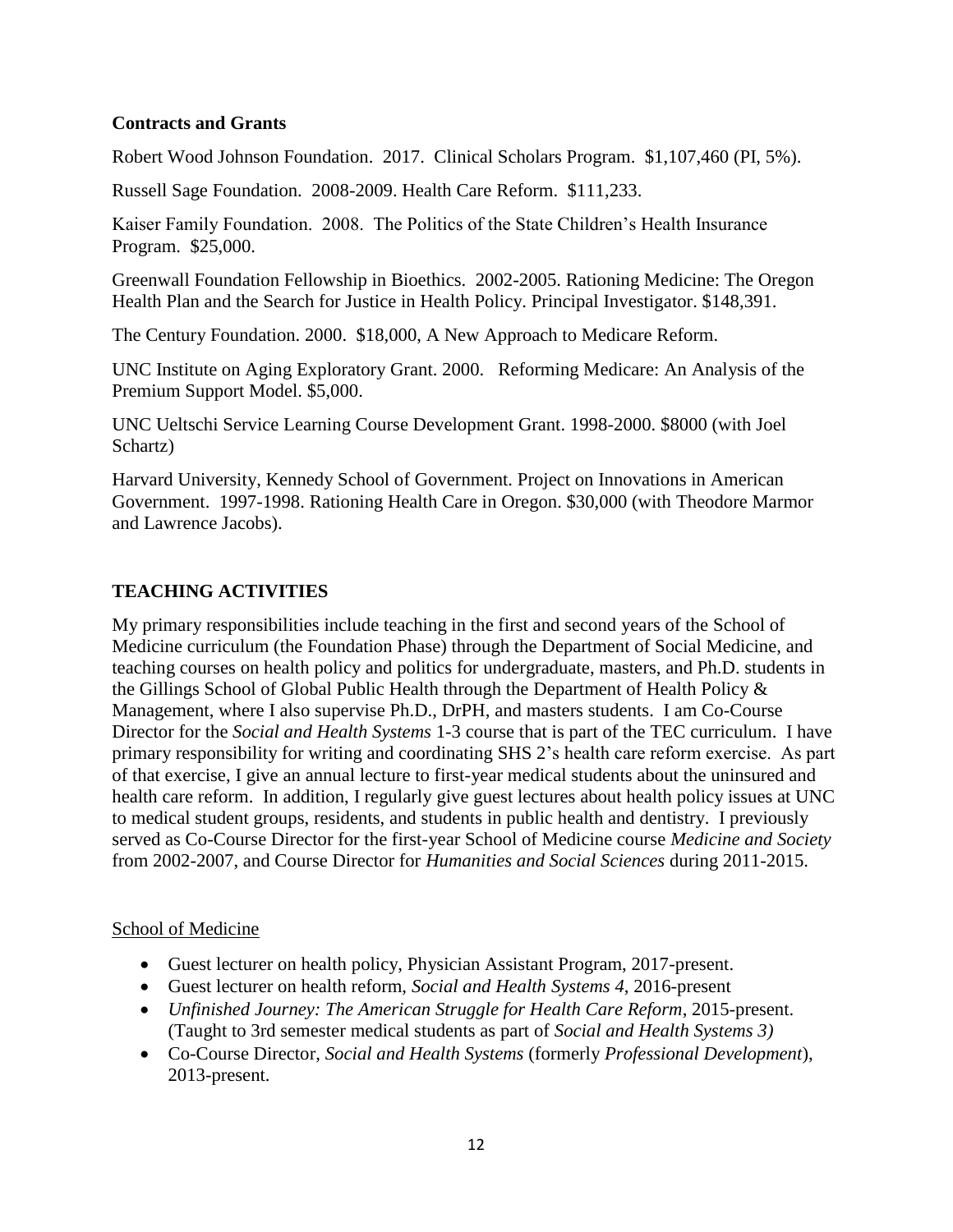- *Professional Development I (*Social Dimensions of Illness and Doctoring) *and II* (*Medical Ethics and the Health Care System*), 2014-2015.
- Course Director, *Humanities and Social Sciences*, 2011-2015.
- Course Director, *Medicine and Society*, 2002-2007.
- *Medicine and Society*, 1997-2014. Required year-long (2 semesters) course for first-year medical students.
- *Health Care Politics and Policy*, 1998-2015. Seminar taught as part of the Humanities and *Social Sciences* course, for second-year medical students.
- *Independent Study in Social Medicine*, 1998-present. Elective for 2nd-4th year medical students. Supervise UNC medical student research on various topics in health policy.

# School of Public Health

- *Policy Issues in Health Services Delivery*, 2017-present. Required course four undergraduate BSPH students in Health Policy and Management.
- *Health Reform: Political Dynamics and Policy Dilemmas*, 2006-present. Elective course for Master's and Ph.D. students in Health Policy and Management.
- *Issues in Health Policy and Reform,* 2007-2013. Required course for DrPH students in Health Policy and Management.
- *Ph.D. Dissertations Supervised*, 2008-present. Brad Wright (2011), Greg Boyer (2013), Marisa Morrison (2015).
- *DrPH Dissertations Supervised*. David Adler (2018).
- *Ph.D. Dissertation Committee Member*, 2013-present. Liz Blodgett.
- *Masters Students Supervised,* 2007-present. Morgan Jones (2008), Anna Trice (2013), Andy Elkins (2018).
- *Masters Students Thesis Committee Member*, 2012-present. Anna Siebers (2012), Jasmine Hutchinson (2014)
- *BSPH Honors Thesis Students Supervised*, 2014-present. Rachel Holtzman (2014)
- *DrPH Dissertation Committee Member,* 2007-present. Mike Stobbe, Jean O'Connor, Joe Ichter, Rachel Wong, Jennifer Ludovic, Nick Mosca, Tamara Demko, Elizabeth Goodman, David Adler.

# College of Arts and Sciences

- *Health Politics and Policy*, Undergraduate Course, Department of Political Science, 1998-2002.
- *Health Politics and Policy*, Undergraduate Course, Department of Public Policy, 2006.
- *Independent Study in Health Policy*, Department of Political Science, 1998-present. Three students supervised.
- *Honors Thesis Advisor*, Department of Political Science, 1998-present. One thesis supervised.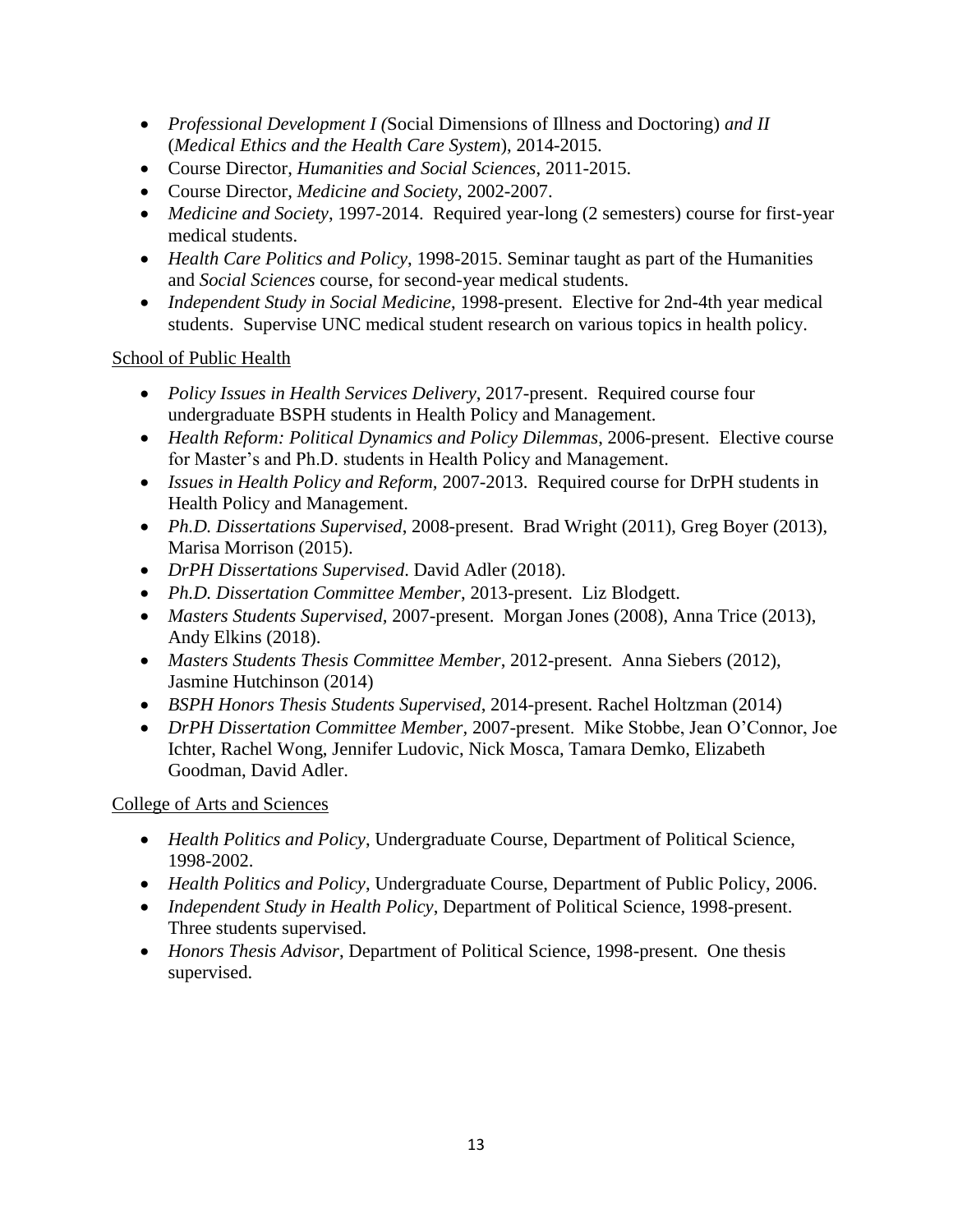# **SERVICE**

UNC

- Appointments, Promotions, and Tenure Committee, Gillings School of Global Public Health, 2018-present
- UNC SOM LCMS Subcommittee on Standards 10-12, 2018-present
- Chair, Department of Social Medicine, 2015- present
- School of Medicine, Advisory Committee on Faculty, 2014-present
- TEC Curriculum Development Foundation Phase Committee, 2013-present
- Advisory Board, Literature, Medicine & Culture, 2013-present
- Faculty Search Committee, Department of Health Policy and Management, 2017-18.
- Chair Review Committee, Department of Psychiatry, School of Medicine, 2017.
- PhD Advisory Committee, Department of Health Policy and Management, 2012-2016
- Task Force on the Future Location of the Preventive Medicine Residency, 2013-2015
- Vice Chair, Department of Social Medicine, 2012-2015
- Preventive Medicine Residency Advisory Committee, 2012-2015
- Curriculum Committee, Year 2, School of Medicine, 2011-2015
- DrPH Advisory Committee, Department of Health Policy and Management, 2012-2014
- Faculty Adviser, Medical Student Health Policy Interest Group, 2009-2011
- Chair, Faculty Search Committee, Department of Social Medicine, 2009-2010
- Board of Governors of University of North Carolina Press, 2004-2009
- External Interviewer, School of Medicine Admissions Committee, 2002-2008
- Steering Committee, Department of Social Medicine, 2004-2008
- Task Force on Institute of Public Policy, College of Arts & Sciences, 2006-2007
- First Year Curriculum Committee, School of Medicine 2005-2007
- Carolina Program in Health Care & Aging Research, Pre-doctoral Selection Committee, 2005
- Steering Committee, Carolina Health Summit, School of Public Health 2003-2004
- Social Medicine Taskforce on Faculty Development, 2004
- Carolina Summer Reading Instructor, 2003
- First Year Course Directors Committee, School of Medicine 2002- 2005
- Organizer, Social Medicine Faculty Forum, 1998-2004
- University Insurance Committee, 2000-2003
- Social Medicine Paper Prize Selection Committee, 1999-2003
- Search Committee, UNC-Chapel Hill Human Resources Benefits Director, 2001-2002
- Advisory Committee, Center for Health Ethics and Policy, 2001-2002
- Carolina Summer Reading Instructor, 2001
- Selection Committee, Robert E. Bryan Fellowships, Carolina Center for Public Service, 2001
- Executive Committee, Center for Health Promotion and Disease Prevention, 1999-2002
- Social Medicine Search Committee for Clinical Epidemiology Position, 1999-2000
- Carolina Undergraduate Health Fellowship Selection Committee, 1999
- Advisory Committee, Health Promotion and Disease Prevention, 1997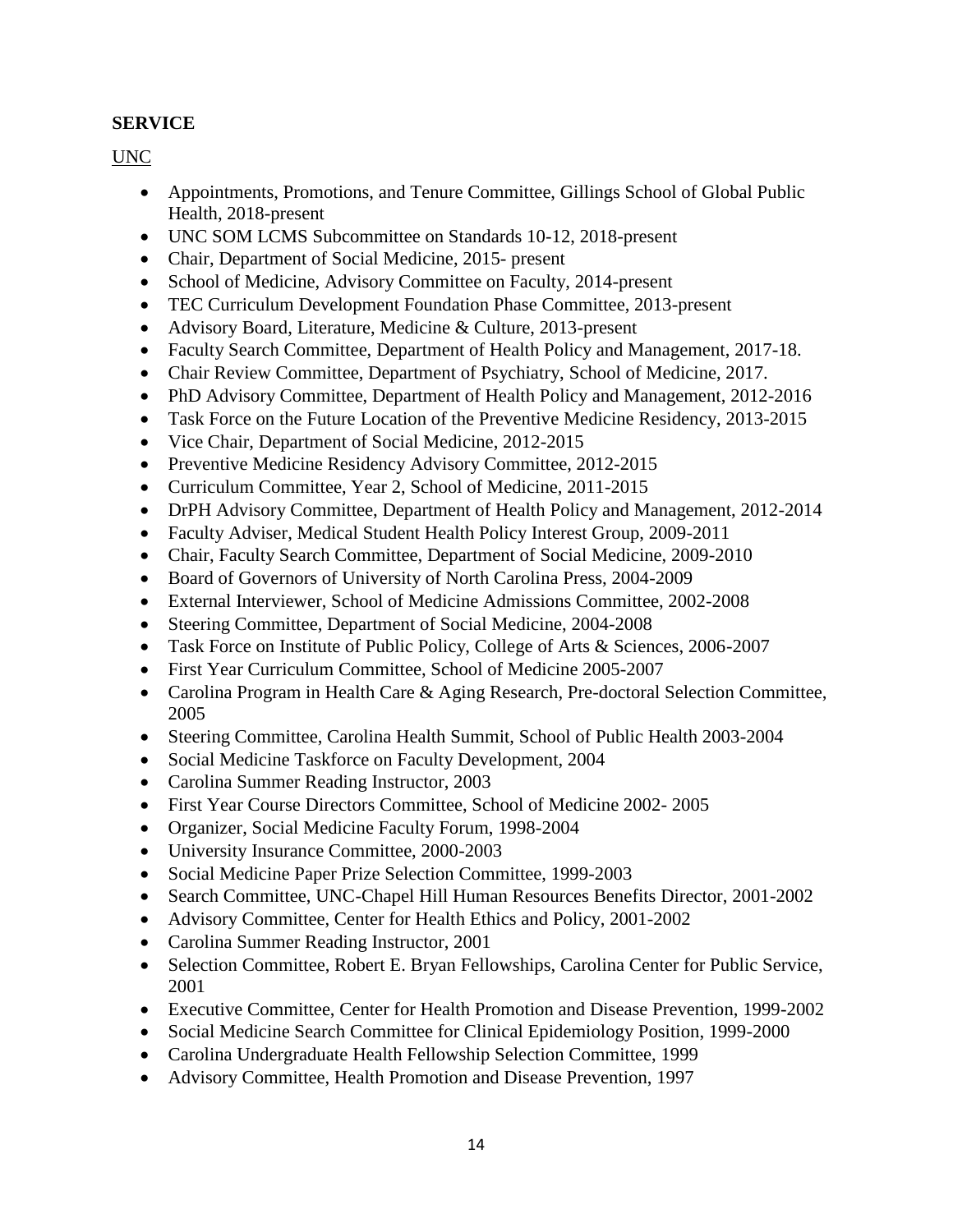Professional Service and Memberships

- AAMC's Council on Faculty and Academic Societies, UNC School of Medicine Representative, 2018-present
- Editor, with Alan Brandt and Larry Churchill, of the Studies in Social Medicine book series, University of North Carolina Press, 2011-present.
- Board of Editors, Journal of Health Politics, Policy, and Law, 2010-present
- Robert Wood Johnson Scholars Program Research Impact Advisory Council, 2012-2013
- Membership Committee, National Academy for Social Insurance, 2007-2012
- Associate Editor, Journal of Health Politics, Policy, and Law 2005-2010
- Ad Hoc Manuscript Reviewer (Journals): American Journal of Managed Care, Health Affairs, Health Education and Behavior, JAMA Internal Medicine, Journal of Health Politics, Policy, and Law, Journal of Law, Medicine and Ethics, Journal of the National Cancer Institute, Journal of Politics, Milbank Quarterly, New England Journal of Medicine, Studies in American Political Development, Hastings Center Report.
- Ad Hoc Manuscript Reviewer (Books, Academic Presses): Duke University Press, European Observatory on Health Systems and Policies, Georgetown University Press, Longman Press, Oxford University Press, Princeton University Press, University of California Press, University of Chicago Press, University of Michigan Press, University of North Carolina Press, University Press of Kansas.
- American Political Science Association (Health Politics & Policy Section)
- National Academy of Social Insurance

# **PAPERS, PRESENTATIONS, AND INVITED TALKS**

Makes No Sense At All: Understanding U.S. Health Care Policy. North Carolina Schweitzer Fellows Meeting, Chapel Hill, NC, January 2019.

Obamacare and the Future of Health Reform. Clinical Scholars Program Fall Leadership Institute, Robert Wood Johnson Foundation, Durham, NC, December 2018.

Makes No Sense At All: Understanding U.S. Health Care Policy. Department of Anesthesiology, Academic Medicine Rotation, UNC School of Medicine, Chapel Hill, NC, November 2018.

Unfinished Journey: A Century of Struggle over Universal Health Insurance in the United States. Carol Woods Retirement Community, Forum for Peace & Justice, Chapel Hill, NC, November 2018.

Repeal, Replace, or Repair? The Trump Administration, Affordable Care Act, and Politics of Health Reform. Recent Developments in Internal Medicine, ECU Brody School of Medicine and Eastern AHEC, Greenville, NC, October 2018.

Technocratic Dreams, Political Realities: The Rise and Demise of Medicare's Independent Payment Advisory Board. Division of Geriatrics Grand Rounds, UNC School of Medicine, Chapel Hill, NC, September 2018.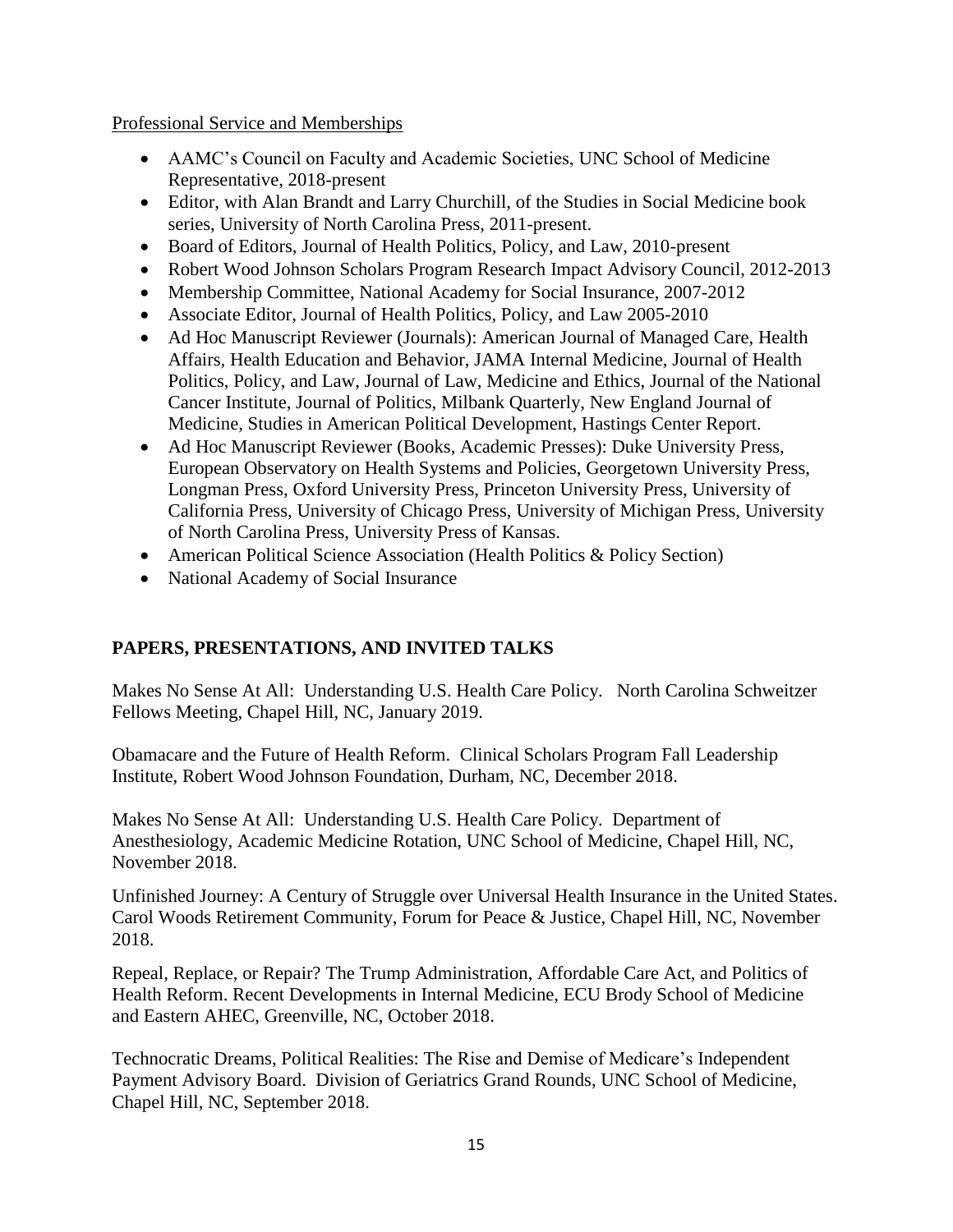Collision Course? Donald Trump, Paul Ryan, and the Fate of Medicare Annual Meeting of the American Political Science Association, Boston, Mass., September 2018.

Polarized Politics: Health Care Reform in the United States. Policy and Organizational Management Program, Duke University, Durham, NC, August 2018. Riding the Roller Coaster: Obamacare, the Trump Administration and State of Health Reform. UNC REX Healthcare, Internal Medicine Grand Rounds, Raleigh, NC, August 2018.

The Affordable Care Act, Trump Administration, and Fate of Health Care Reform. UNC Health Care, Strategic Planning & Network Development. Chapel Hill, NC, July 2018.

Medicare. Carolina Meadows: Continuing Care Retirement Community. Chapel Hill, NC, May 2018.

Obamacare, the Trump Administration, and Future of Health Care Reform. Department of Community and Family Medicine, Duke University School of Medicine. Durham, NC, April 2018.

Can Obamacare Survive the Trump Administration? National Academy of Social Insurance Forum on The Future of Health Care Reform. Chapel Hill, NC, March 2018.

The State of Obamacare. Academy Managed Care Pharmacy, UNC Student Pharmacist Chapter, Eshelman School of Pharmacy, Chapel Hill, NC, February 2018.

Collision Course? Medicare, the ACA, and the Trump Administration. LTC & Senior Living CXO Summit, Orlando, Florida, February, 2018.

Can Obamacare Survive the Trump Administration? Cancer Outcomes Research Program Seminar, Chapel Hill, NC, November 2017.

Riding the Roller Coaster: What's Next for Health Care Reform? UNC Department of Anesthesiology, Academic Medicine Rotation for Interns, Chapel Hill, NC, November 2017.

Technocratic Dreams, Political Realities: The Independent Payment Advisory Board and Quest to Rationalize Medicare. Paper presented (with Steven Spivack) at the Annual Fall Research Conference of the Association for Public Policy & Management. Chicago, IL, November 2017.

Can Obamacare Survive the Trump Administration? Duke University, Trent Center for Bioethics, Humanities, & History of Medicine, Durham, NC, November 2017.

Repeal, Repair, or Replace? The Future of Obamacare. Carol Woods Retirement Community, Chapel Hill, NC, November 2017.

The Future of Health Care Reform. UNC School of Law. Chapel Hill, NC, October 2017.

Riding the Roller Coaster: What's Next for Health Care Reform? Riverside Health System Leadership Conference. Williamsburg, VA, October 2017.

Obamacare and the Future of Health Care Reform. Robert Wood Johnson Foundation Fall Leadership Institute. Nashville, TN, October 2017.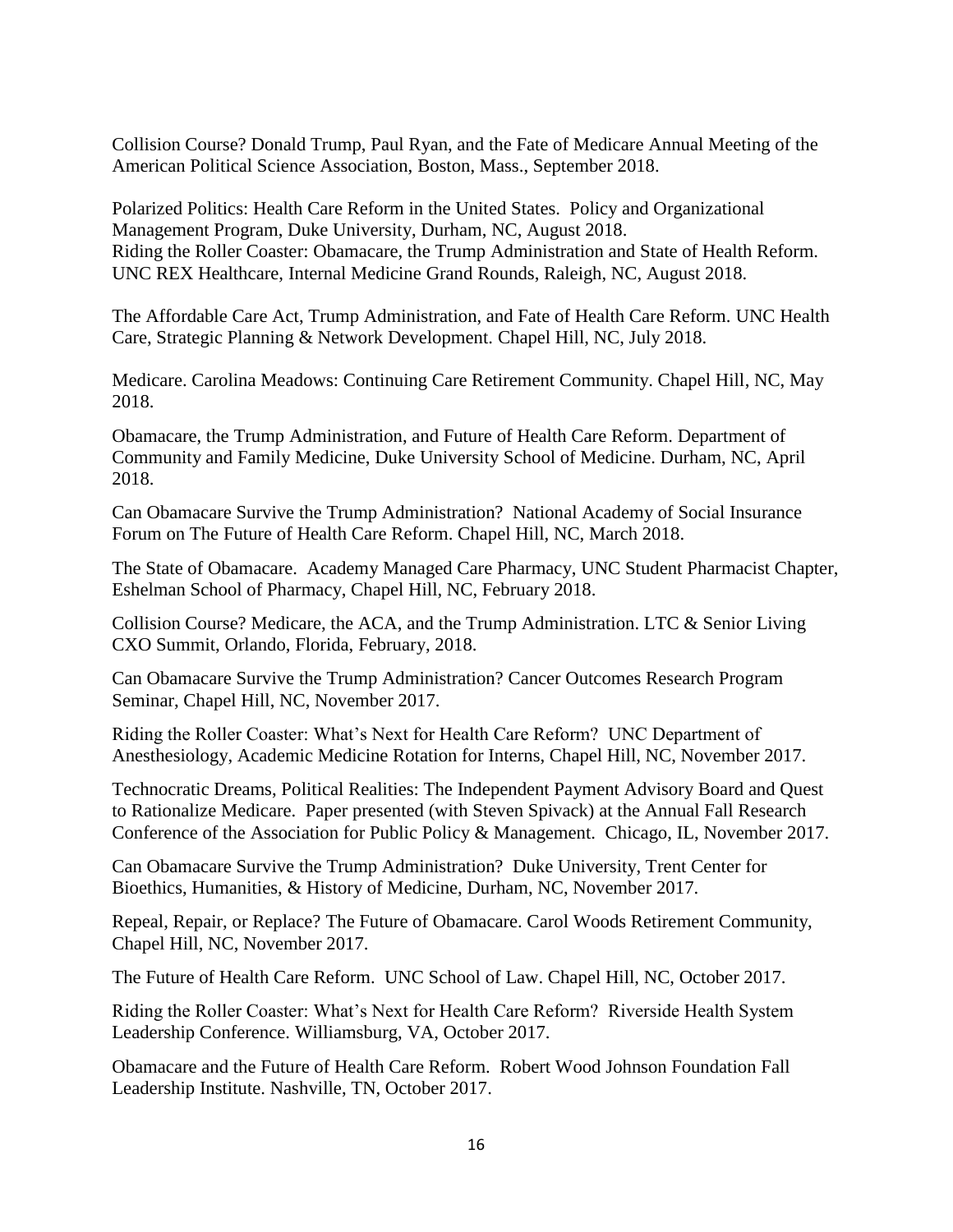Can Obamacare Survive the Trump Administration? Duke University, Trent Center for Bioethics, Humanities, & History of Medicine, Durham, NC, September 2017.

From Obamacare to Trumpcare and Beyond. Carolina Public Humanities, Humanities in Action Series. Chapel Hill, NC, September 2017.

Authors Meets Critics Panel on *Unhealthy Politics: The Battle over Evidence-based Medicine* by Eric Patashnik, Alan Gerber, and Conor Dowling, Annual Meeting of the American Political Science Association. San Francisco, CA, September 2017.

The End of Obamacare? Health Care Reform in the Trump Administration. Annual Conference of the Research Committee on Poverty, Social Welfare and Social Policy, International Sociological Association. Chapel Hill, NC, June 2017.

Riding the Roller Coaster: What's Next for U.S. Health Policy? Annual Meeting of the Hospital Association of New York State. Bolton Landing, NY, June 2017.

The Future of Healthcare Reform: Repeal? Repair? Replace? Mid-sized Retirement & Healthcare Plan Management Conference. Chicago, IL, June 2017.

Repeal, Replace, Retrench, Reform: What is the Future of the Affordable Care Act? Charlotte Area Health Education Center (AHEC). Charlotte, NC, June 2017.

After Defeat: Conservative Post-enactment Opposition to the ACA in Historical Perspective. Paper presented (with Eric Patashnik) at conference on Health Policy after the 2016 Elections. Brown University Watson Institute for International & Public Affairs & Journal of Health Politics, Policy and Law. Providence, RI, May 2017.

Technocratic Dreams, Political Realities: The Independent Payment Advisory Board and Quest to Rationalize Medicare. Paper presented (with Steven Spivack) at conference on Policy Analysis and the Politics of Health Policy: Scholarship, Knowledge Translation and Policymaking. NYU Robert F. Wagner Graduate School of Public Service & Journal of Health Politics, Policy and Law. New York City, May 2017.

Dreaming of Health Care Reform. Annual Spring Lecture, AOA Banquet. UNC School of Medicine. Chapel Hill, NC, April 2017.

Repeal, Replace, Retrench, Retreat: What is the Future of Obamacare? UNC Department of Otolaryngology/Head and Neck Surgery. Chapel Hill, NC, April 2017.

Into the Abyss: From Obamacare to Trumpcare. Cedars-Sinai Medical Center, Ethics Noon Conference. Los Angeles, CA, March 2017.

The End of Obamacare. UNC Department of Surgery, Grand Rounds. Chapel Hill, NC, March 2017.

Understanding US Health Care Policy. Professional Enrichment Meeting with Albert Schweitzer Fellows and Jim Bernstein Leadership Fellows. Cary, NC, January 2017.

Post-election Federal Health Care Outlook. UNC Health Care Board of Directors, Chapel Hill, NC, November 2016.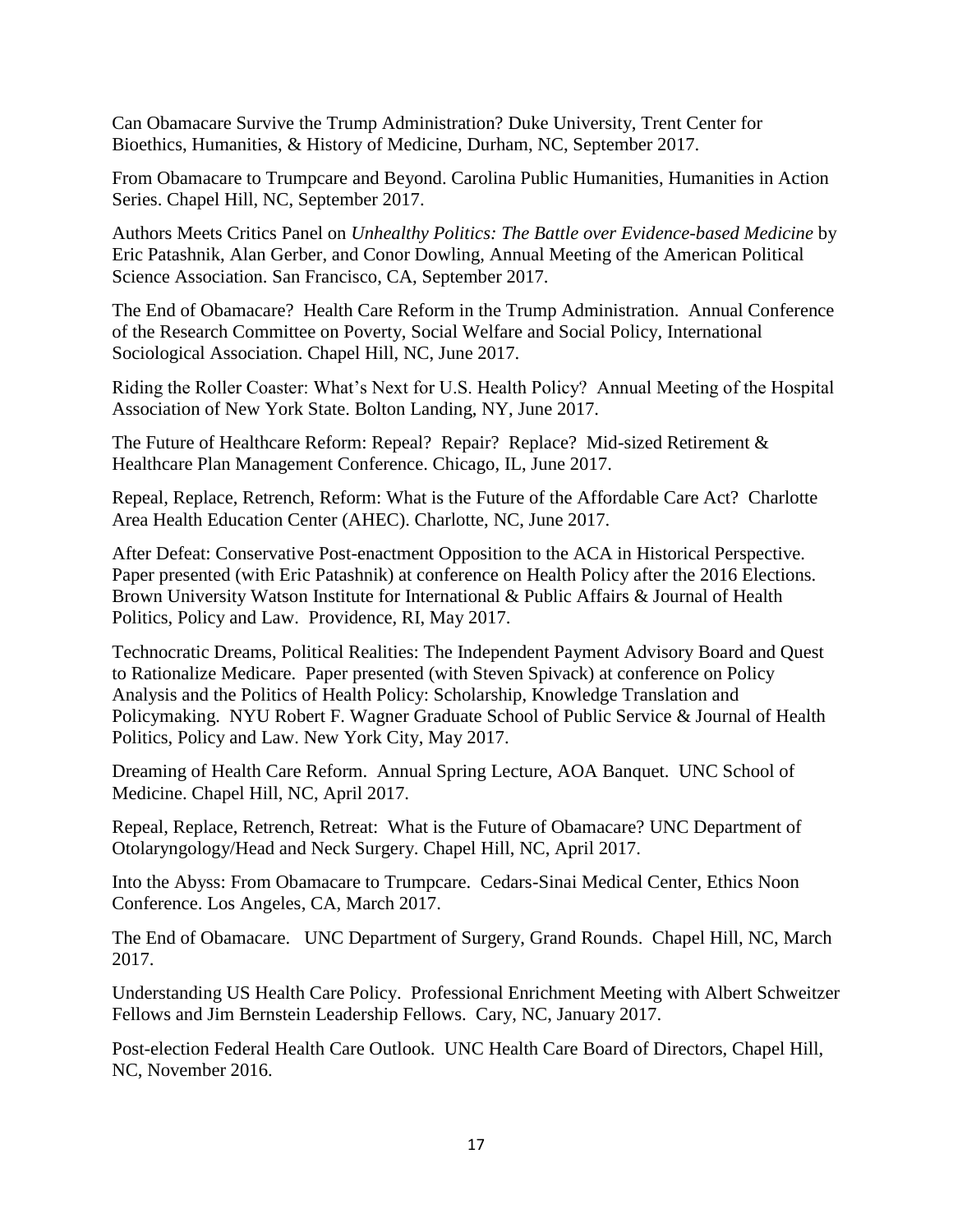New Day Rising: Health Care Reform in 2017. UNC Department of Anesthesiology, Resident Health Policy Seminar, Academic Medicine Rotation. Chapel Hill, NC. November 2016.

Into the Unknown: Health Reform after the 2016 Elections. St. Louis Area Business Health Coalition Annual Meeting. St. Louis, MO, November 2016.

Health Care Reform and the 2016 Elections: What Happens To Obamacare after Obama? Florida State University, Pepper Institute on Aging and Public Policy. Tallahassee, FL, October 2016.

Ten Things to Know about Medicare Before the 2016 Election, AHRQ NRSA Seminar, Sheps Center for Health Services Research. Chapel Hill, NC, October 2016.

The Politics of Expanding Medicare Benefits: Lessons from a Half-Century of (non) Development. A Santa Fe Group Salon: Enhancing Oral Healthcare Access for America's Seniors. Arlington, VA, September 2016.

Mending Obamacare or Ending It? Health Care Reform and the 2016 Elections. Department of Psychiatry Grand Rounds, UNC-Chapel Hill. Chapel Hill, NC, September 2016.

Unfinished Journey: The Affordable Care Act and Future of Health Reform. Seaboard Medical Association. Kitty Hawk, NC, June 2016.

Unfinished Journey: The Affordable Care Act and Future of Health Reform. National AHEC Organization Annual Conference. Washington, DC, June 2016.

Health Care Reform and the 2016 Election. North Carolina Primary Care Conference. Durham, NC, June 2016.

Unfinished Journey: The Affordable Care Act and Future of Health Reform. University of Colorado School of Medicine/Children's Hospital, Department of Pediatrics Grand Rounds. Aurora, CO, March 2016.

Unfinished Journey: Health Care Reform and the Obama Administration. Bob Graham Center, University of Florida. Gainesville, Florida, February 2016.

In the Shadow of the ACA: The Fate of the Children's Health Insurance Program. UNC Department of Pediatrics, Grand Rounds, Chapel Hill, NC, December 2015.

Medicare at 50. University of Chicago School of Medicine, Chronic Disease Center. Symposium on the Future of Health Policy for Aging Populations. Chicago, IL, November 2015.

Here to Stay? The Impact and Future of the Affordable Care Act. UNC Cancer Outcomes Research Program. Chapel Hill, NC, September 2015.

Implementing Obamacare: The Progress and Pitfalls of Health Care Reform. Chapel Hill, NC, September 2015.

The Promise and Limits of the Affordable Care Act, Mountain Area Health Education Center, Conference on Saying No: Exploring the Ethical Dimensions of Refusals in Health Care. Asheville, NC, September 2015.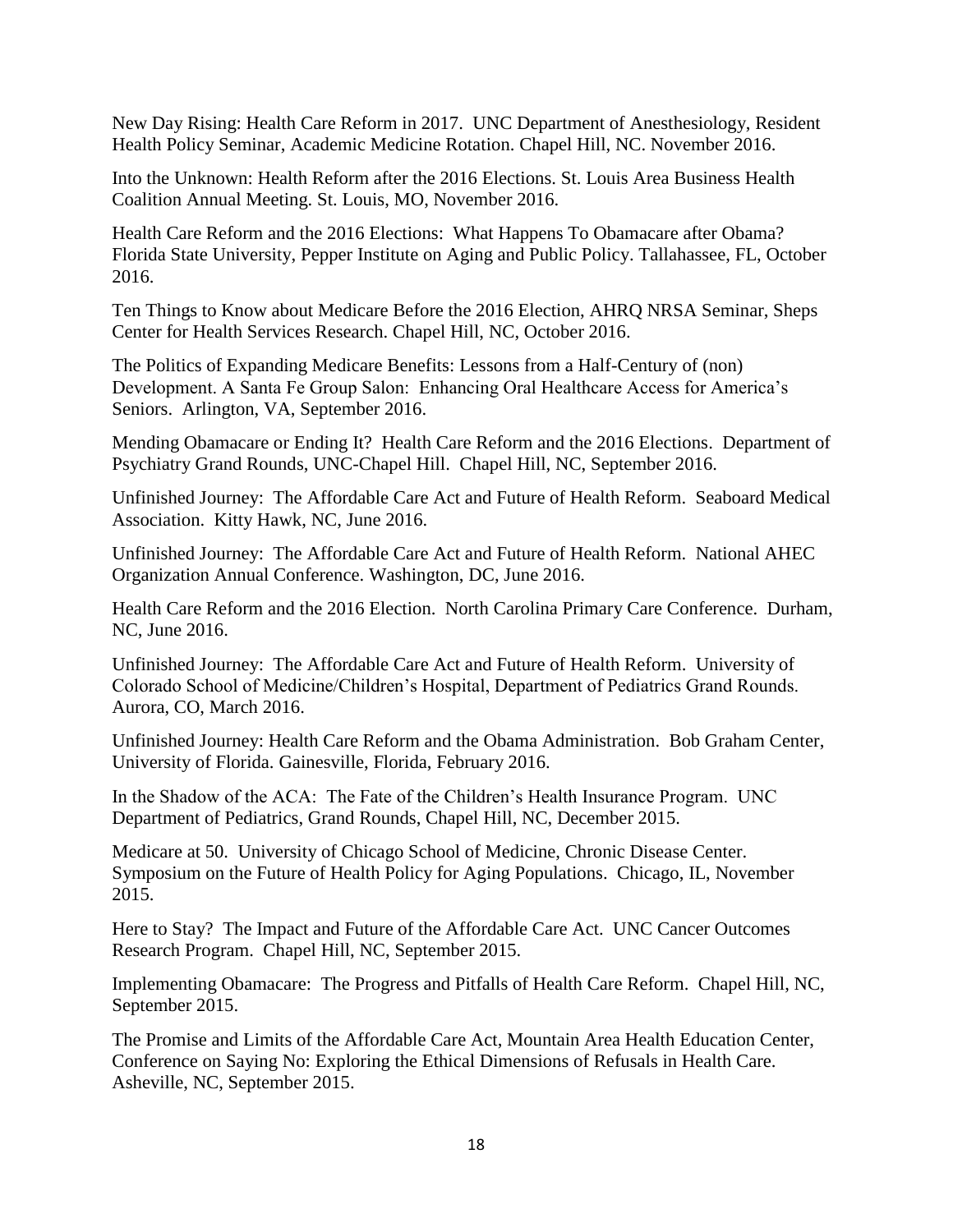The Future of Health Care Reform. Eugene S. Mayer Keynote Lecture, 2015 AHEC Statewide Conference, Greensboro, NC, September 2015.

In the ACA's Shadow: The Fate of the Children's Health Insurance Program. Paper presented (with David Jones, Steven Spivack, and Phil Singer) at the Annual Meeting of the American Political Science Association, San Francisco, Ca., September 2015.

Implementing the Affordable Care Act: Progress, Pitfalls and the Path Ahead, Family Medicine Grand Rounds, UNC School of Medicine, Chapel Hill, NC, August 2015.

The Future of Health Care Reform: Obamacare and Beyond, Mid-sized Retirement and Healthcare Plan Management Conference, Chicago, Il., June 2015.

The Affordable Care Act at 5, Fearrington Democratic Club, Pittsboro, NC, April 2015.

Making Sense of the Senseless: An Introduction to American Health Care, Academic Research Excursion, Universitat Bayreuth/UNC Gillings School of Global Public Health, Chapel Hill, NC, March 2015.

Panel on The Future of Health Care Reform & Obamacare, Duke University Health Policy Lecture Series, Durham, NC, March 2015.

Under Siege: Obamacare in Congress and the Supreme Court, Urology Grand Rounds, UNC School of Medicine, Chapel Hill, NC, February 2015.

Under Siege: Obamacare in Congress and the Supreme Court, Nephrology Grand Rounds, UNC School of Medicine, Chapel Hill, NC, February 2015.

Under Siege: Obamacare in Congress and the Supreme Court, Pomona College, Claremont, Ca., January 2015.

Understanding Health Care Reform, UNC Department of Anesthesiology, Resident Health Policy Seminar CA-3, Chapel Hill, NC. January 2015.

Under Pressure—The Affordable Care Act in 2014 and Beyond, Cardiology Grand Rounds, UNC Center for Heart & Vascular Care, Chapel Hill, NC, November 2014.

Keynote Speaker, Implementing Health Reform: Lessons from North Carolina and Beyond, 9th Annual Jim Bernstein Health Leadership Fund Lecture, North Carolina Foundation for Advanced Health Programs, Chapel Hill, NC, October 2014.

Implementing Obamacare: An Update on the Affordable Care Act, UNC School of Public Health Advisory Council, Cary, NC, September 2014.

Roundtable participant, Reassessing the American Welfare State: Interdisciplinary Perspectives, Annual Meeting of the American Political Science Association, Washington, DC, August 2014.

Keynote Speaker, The Promise and Peril of Health Care Reform, Annual Meeting of the American Association of Diabetes Educators, Orlando, Florida, August 2014.

Implementing Obamacare: The Promise and Pitfalls of Health Care Reform, Ohio State University Comprehensive Cancer Center, Columbus, Ohio, July 2014.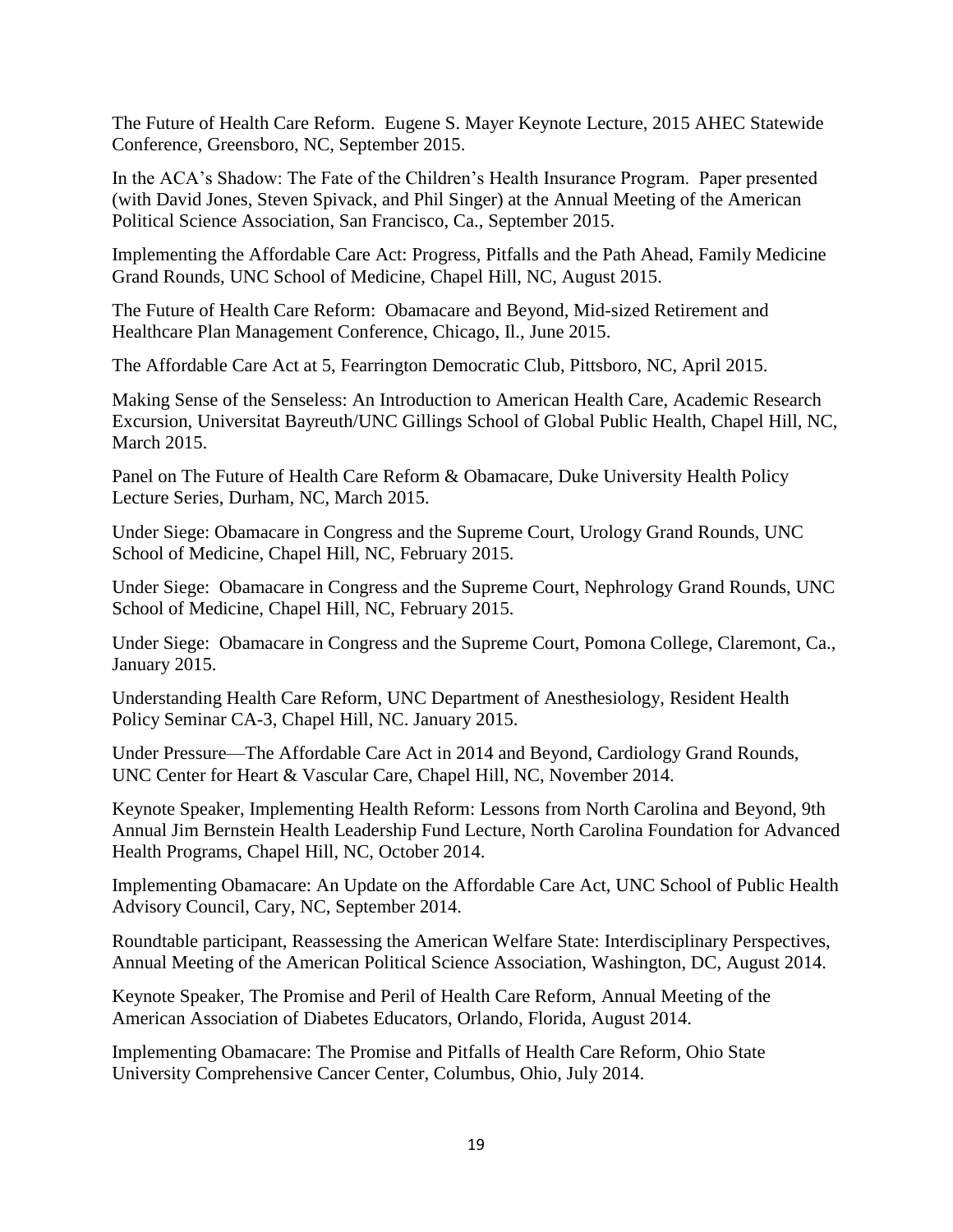Roundtable Participant, Authors Meet Readers: Politics, Health, and Health Care, Annual Meeting of the International Political Science Association, Montreal, Quebec, Canada, July 2014.

Obamacare and the Future of U.S. Health Reform, Richmond County Foundation, Charleston, SC, June 2014.

The Promise and Pitfalls of Health Care Reform: An Update on Obamacare, Humanities in Action, Chapel Hill, NC, June 2014.

Obamacare and the Future of Health Reform, Annual Meeting of the Southern University Department of Anesthesiology Chairs, Chapel Hill, NC, May 2014.

The \$38 Trillion Challenge: Making American Health Care Affordable, North Carolina Hospital Association, Buies Creek, NC, April 2014.

The State of Obamacare, UNC Retired Faculty Association, Chapel Hill, NC, April 2014.

Poverty, Access and the Effects of Obamacare, Institute for the Arts and Humanities, UNC-Chapel Hill, March 2014.

The Road Not Taken: What Happened to Medicare for All?, (with Ted Marmor), Conference on Medicare and Medicaid at 50, Princeton University, Princeton, NJ, February 2014.

Implementing Obamacare: The Promise and Pitfalls of Health Care Reform, North Carolina Translational and Clinical Sciences Institute, UNC School of Medicine, February 2014.

Seniors and the Affordable Care Act, Twin Lakes Retirement Community, Burlington, NC, February 2014.

Implementing Obamacare: The Promise and Pitfalls of Health Care Reform, UNC School of Medicine MD-PhD Program, February 2014.

Understanding Health Reform, UNC Department of Anesthesiology, Resident Health Policy Seminar CA-3, Chapel Hill, NC January 2014.

Makes No Sense at All: Understanding the U.S. Health Care System, UNC School of Dentistry, January 2014.

The Technocratic Wish: Medicare, Congress and the Politics of Expertise, Department of Health Management and Policy, University of Iowa College of Public Health, Iowa City, Ia., November 2013.

The \$37 Trillion Question: Can Congress Control Health Care Spending?, Department of Political Science, American Politics Research Group, UNC-Chapel Hill, November 2013.

Implementing Obamacare: The State of Health Reform in North Carolina and Beyond, Department of Psychiatry, UNC School of Medicine, October 2013.

Implementing Obamacare, Duke University School of Medicine GME, Durham, NC, September 2013.

The Technocratic Wish: Medicare, Congress and the Politics of Expertise, Social Medicine Forum, UNC School of Medicine, Chapel Hill, NC, September 2013.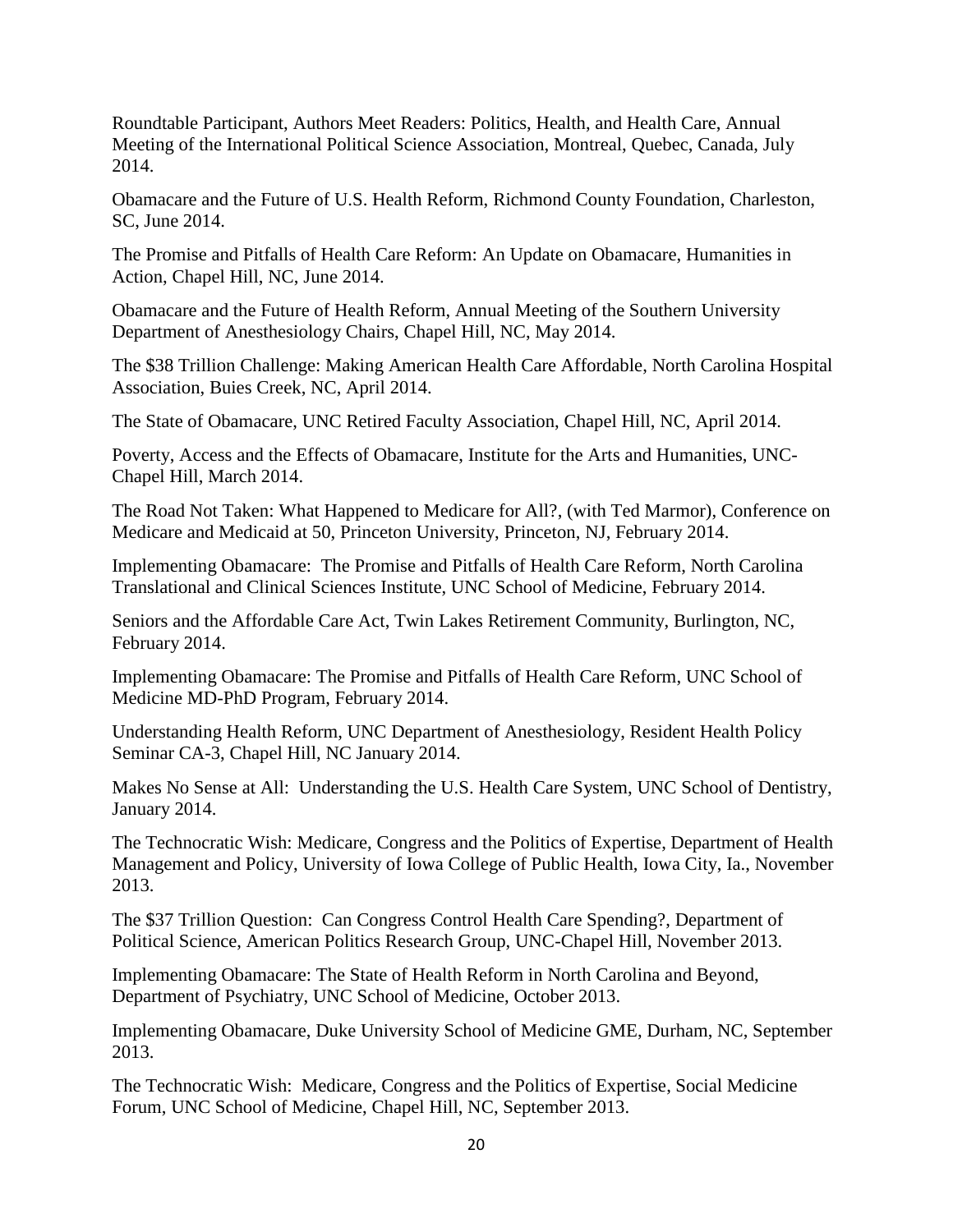The Future of Obamacare, Wayne Community College, Goldsboro, NC, September 2013.

Implementing Obamacare, UNC Health Care Strategic Planning and Network Development, Chapel Hill, NC, July 2013.

The Politics of Health Care, Duke University Fuqua School of Business, Durham, NC, July 2013.

Can Congress Control Health Care Spending?, University of Virginia, Conference on Congress and Policy Making in the 21st Century, Charlottesville, Va., June 2013.

The Future of Obamacare, Seaboard Medical Association, Kitty Hawk, NC, June 2013.

The Future of Obamacare, UNC Humanities in Action, Chapel Hill, NC, May 2013.

Austerity and Health Care Reform, Brookings Institution, Washington, DC, May 2013.

Understanding Health Care Reform, UNC Health System Board of Directors, Chapel Hill, NC, May 2013.

The Future of Obamacare, Carol Woods Retirement Community, Chapel Hill, NC, May 2013.

Controlling Health Care Spending, AHIP National Policy Forum, Washington, DC, March 2013.

The Future of Obamacare, League of Women Voters, Chapel Hill, NC, February 2013.

The Future of Obamacare, Riverside Health System Leadership Conference, Williamsburg, VA, February 2013.

The Future of Obamacare, Reinsurance Group of America, Las Vegas, NV, February 2013.

The Technocratic Wish: Congress, Medicare, and the Politics of Expertise, University of Michigan Department of Health management and Policy, Ann Arbor, Mi., January 2013.

Beyond 2012: The Future of Health Care Reform, Annual Meeting of the Robert Wood Johnson Clinical Scholars Program, San Diego, Ca., November 2012.

Resisting Health Reform, University of Minnesota, Minneapolis, Mn., November 2012.

Health Care Reform: The 2012 Elections and Beyond, East Carolina University Brody School of Medicine, Annual Recent Developments in Internal Medicine, Atlantic Beach, NC, October 2012.

Health Care Reform and the 2012 Elections, Fearrington Cares, Pittsboro, NC, September 2012.

Election 2012: The Consequences for Health Care Reform, Chatham County Community Library, Pittsboro, NC, September 2012.

The Politics of Health Care Reform, Hospital Association of Southern California, Annual Meeting, San Diego, Ca., May 2012.

The State of Health Reform, Section of Administrative Law and Regulatory Practice of the American Bar Association, Spring Meeting, Princeton, NJ, April 2012.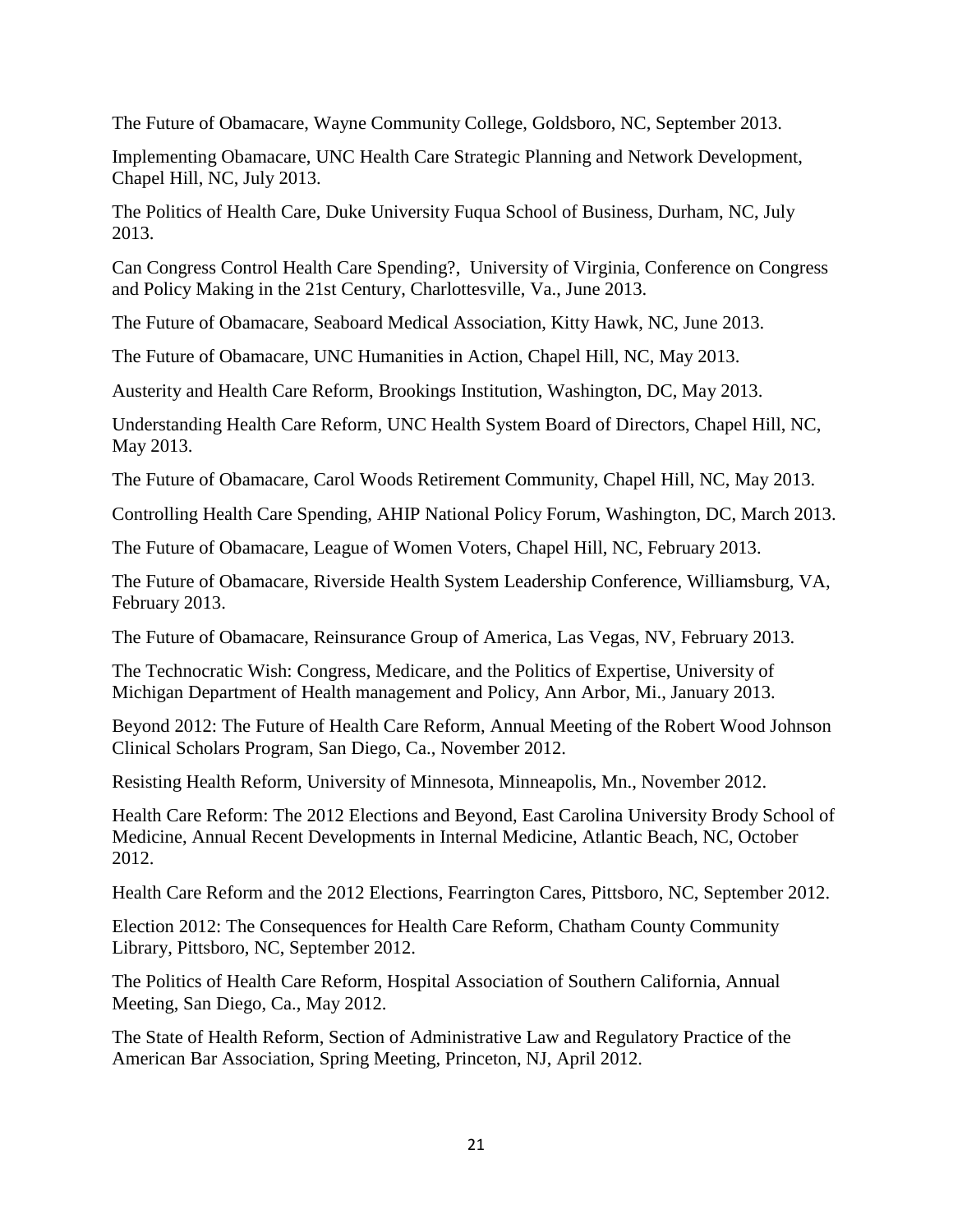Pascal's Wager: Health Insurance Exchanges and the Republican Dilemma, (with David Jones and Kate Bradley), Midwest Political Science Association Meeting, Chicago, Il., March 2012.

The Politics of Health Reform, Health Care Forum 2012, BlueCross BlueShield Association/Consortium Health Plans, Phoenix, Az., February 2012.

The Future of Health Care Reform, Grand Rounds, UNC Department of Psychiatry, Chapel Hill, NC 2011.

The Future of Medicare, Syracuse University Maxwell School State of Democracy Lecture, Syracuse, NY, October 2011.

Understanding Health Care Reform, UNC Health Care Leadership Development Session, Chapel Hill, NC, October 2011.

Against All Odds: The American Struggle for Health Care Reform, UNC Humanities in Action Program, October 2011, Chapel Hill, NC.

The Future of Health Care Reform, Carol Woods Retirement Community, Chapel Hill, NC, October 2011.

Debating Health Care Reform, Duke University Osher Lifelong Learning Institute, Durham, NC, September 2011.

Beyond Repeal: The Future of Health Care Reform, Anesthesiology 2011: Annual Meeting of the North Carolina and South Carolina Societies of Anesthesiologists, Asheville, NC, September 2011.

Keynote Speaker, Beyond Repeal: The Future of Health Care Reform, 8th Annual Nurse Executive Leadership Conference, UNC-Chapel Hill, September 2011.

Beyond Repeal: The Future of Health Care Reform, Annual Research Day, UNC Department of Cell and Molecular Physiology, Chapel Hill, NC, September 2011.

Beyond Repeal: The Future of Health Care Reform, Thomson Reuters Top 100 Hospitals Summit, Jacksonville, Fl., June 2011.

Beyond Repeal: The Future of Health Care Reform, North Carolina Hospital Association, Cary, NC, February 2011.

Beyond Repeal: The Future of Health Care Reform, Reinsurance Group of America, Phoenix, Az., February 2011.

The Unfinished Agenda: What's Ahead for Health Reform?, American Hospital Association Center for Health Care Governance, Phoenix, Az., February 2011.

Beyond Repeal: The Future of Health Care Reform, University of Virginia Law School, January 2011.

Making Health Care Reform Work, (panelist), Institute for Governmental Studies, University of California-Berkeley, November 2010.

Making Sense of Health Reform, Duke University School of Medicine, GME & Fuqua Lecture Series, Durham, NC, October 2010.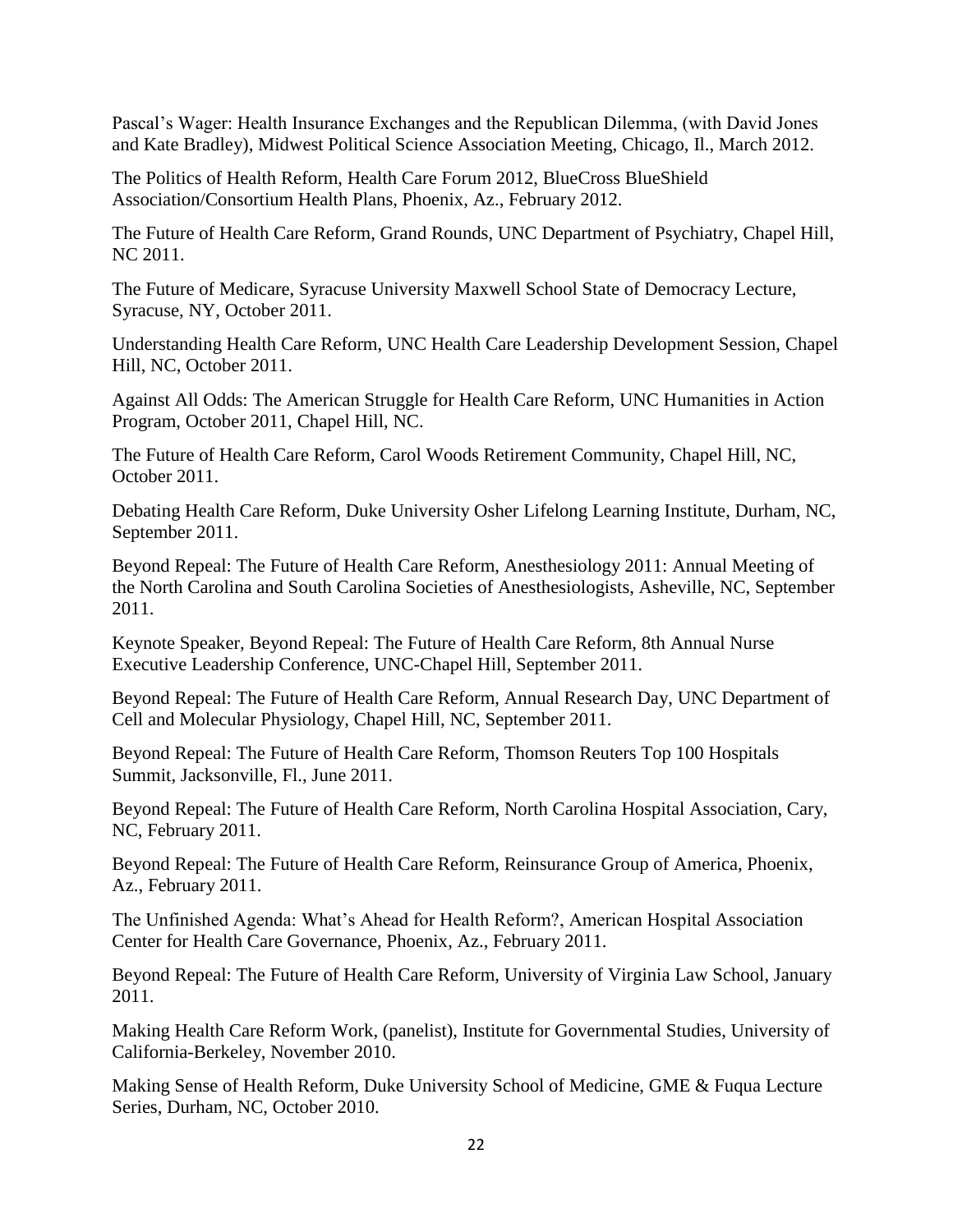The Unfinished Agenda: What's Ahead for Health Reform?, East Carolina University Brody School of Medicine, 22nd Annual Recent Developments in Internal Medicine, Atlantic Beach, NC, October 2010.

Keynote Speaker, Against All Odds: The American Struggle for Health Care Reform, Gordon H. DeFriese Lecture on Health Services Research, Chapel Hill, NC, October 2010.

The Unfinished Agenda: What's Ahead for Health Reform?, American Hospital Association/Center for Healthcare Governance Fall Symposium, Chicago, Il., September 2010.

Keynote Speaker, The Unfinished Agenda: What's Next for Health Reform?, New York City Health and Hospitals Corporation, 9th Annual Urban Health Conference, June 2010.

Making Sense of Health Reform, Seaboard Medical Association, Kitty Hawk, NC, June 2010.

Keynote Speaker, Making Sense of Health Reform, Hill, Chesson & Woody, Health Care Reform: The Employers' Guide, Raleigh, NC, June 2010.

Against All Odds: The American Struggle for Health Care Reform, UNC Reunion Weekend, Chapel Hill, NC, May 2010.

Against All Odds: Health Reform and the Obama Administration, University of Michigan School of Public Health, Ann Arbor, Mi., April 2010.

Health Reform: What Happens Next?, Baruch College Public Affairs Week, New York City, March 2010.

Great Expectations: Health Reform and the Obama Administration, Riverside Health System Leadership Conference, Williamsburg, Va., February 2010.

Great Expectations: Health Reform and the Obama Administration, Southern Regional AHEC 2010 Clinical Update and Psychopharmacology Review, Pinehurst, NC, February 2010.

Why Do Bad Things Happen to Good Health Reforms?, Harvard Medical School, Division of Medical Ethics Faculty Seminar, Boston, Ma. December 2009.

Keynote Speaker, Great Expectations: Health Reform and the Obama Administration, Physician Assistant Education Association Annual Forum, Portland, Or., November 2009.

Health Reform in 2009: Miracle or Mirage? Precision Machine Products Association Annual Meeting, Savannah, Ga., October 2009.

Déjà Vu All Over Again: The Return of Health Care Reform, 2009 Members in Business & Industry Fall Conference, Asheville, NC, September 2009.

The Politics of Paying for Health Reform, National Tax Association, 39th Annual Spring Symposium, May 2009.

Great Expectations: Health Care Reform & the Obama Administration, University of Wisconsin-Madison, Population Health Sciences Seminar, May 2009.

Health Reform Interrupted: Lessons from Oregon's Struggle to Cover the Uninsured and Control Medical Spending, Harvard School of Public Health, April 2009.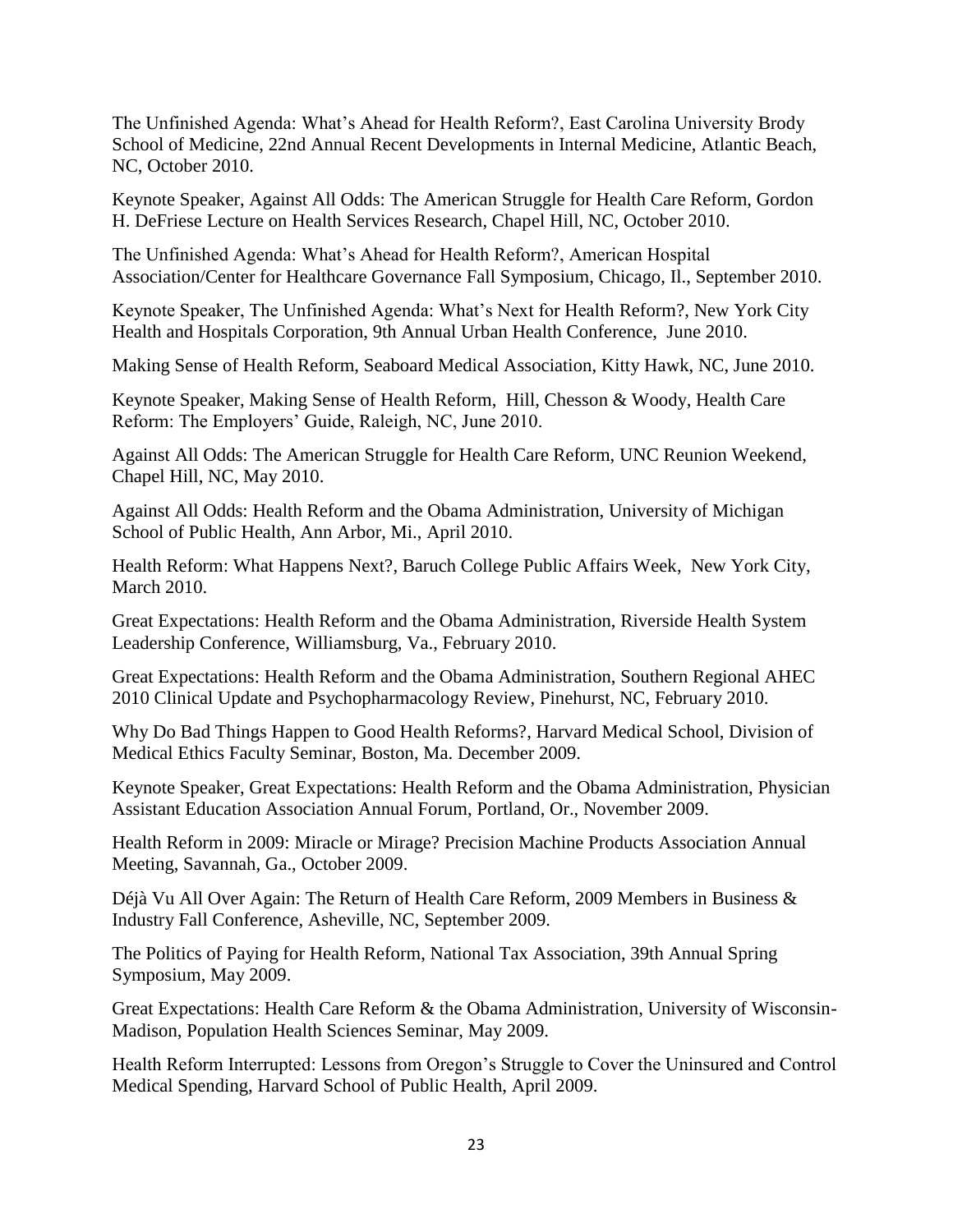Great Expectations: Health Care Reform & the Obama Administration, VHA Southeast Operating Executives Council Meeting, Tampa, Fl., March 2009.

The Economy and Health Reform, New England Journal of Medicine Roundtable, Harvard Medical School, January 2009.

Health Reform Interrupted: Lessons from Oregon's Struggle to Cover the Uninsured, Russell Sage Foundation, New York City, December 2008.

The Day After: Health Reform and the 2008 Election, Columbia University, Department of Political Science, New York City, November 2008.

Miracle or Mirage? Health Reform and the 2008 Election, East Carolina University Brody School of Medicine, 20th Annual Conference on Recent Developments in Internal Medicine, Atlantic Beach, NC, October 2008.

Miracle or Mirage? Health Reform and the 2008 Election, University of Pennsylvania, Leonard Davis Institute of Health Economics, Philadelphia, Pa., October 2008.

Health Reform and the 2008 Election, Wake Forest School of Medicine, Winston Salem, NC, September 2008.

Health Reform and the 2008 Election, University of Tennessee Center for Public Health, Knoxville, Tn., September 2008.

Health Reform and the 2008 Election: Miracle or Mirage?, Colorado Health Foundation: Dorsey Hughes Symposium, Beaver Creek, Co. July 2008.

Health Care Reform and the 2008 Presidential Election, Duke University, 1st Annual AHEC Program Lecture, Durham, NC, July 2008.

Learning from Failure in Health Care Reform, 2008 Health Care Industry Conference, Greensboro, NC, June 2008.

Health Care Reform and the 2008 Presidential Election, Durham Orange Medical Society, Durham, NC, June 2008.

Panelist, Socratic Dialogue on Health of the Nation: Coverage of All Americans, New England Journal of Medicine 118th Shattuck Lecture, Boston, Mass., May 2008.

Health Reform Interrupted: Lessons from Oregon's Struggles to Cover the Uninsured, University of Chicago, May 2008.

Health Reform and the 2008 Election, Hill, Chesson & Woody, Spring Lunch and Learn Conference, Raleigh, NC. May 2008.

Keynote Speaker, What's Next for Health Care Reform? The 2008 Elections and Beyond, Annual bswift Client Conference, Chicago, May 2008.

Keynote Speaker, Fred T. Foard Jr. Memorial Lecture, Health Care Reform and the 2008 Presidential Candidates, UNC School of Public Health, Chapel Hill, NC, April 2008.

Health Reform and the 2008 Presidential Election, Duke University, School of Medicine, Department of Medicine, April 2008.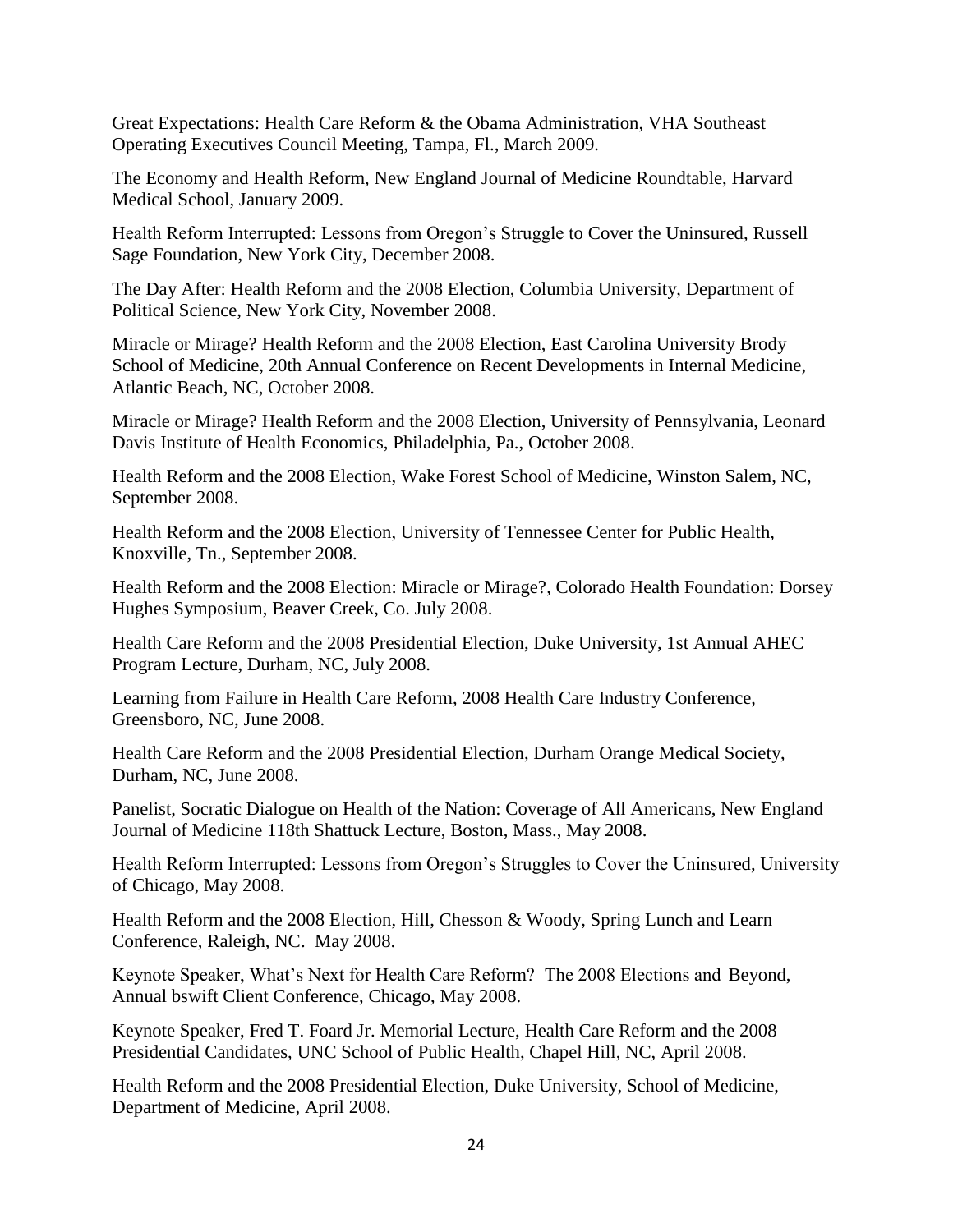Medicare and the Politics of Prescription Drug Coverage, Brandeis University, Department of Politics, March 2008.

Health Care Reform and the 2008 Elections, League of Women Voters, Greensboro, NC, March 2008.

The Politics of Health Reform: Will We Fail Again?, UNC Institute on Aging, Chapel Hill, NC November 2007.

The Politics of Paying for Health Reform: Zombies, Payroll Taxes, and the Holy Grail, Paper Prepared for FRESH-Thinking Workshop on Funding Health Care for All Americans, Stanford University, October 2007.

Health Reform Interrupted: Oregon's Struggles to Cover the Uninsured, UNC School of Nursing, Chapel Hill, NC, October 2007.

Why Do Bad Things Happen to Good Health Reforms? League of Women Voters/UNC School of Social Work Clinical Lecture Series Forum, Chapel Hill, NC, September 2007.

Medicare and the Politics of Cost Control, North Carolina Conference on Aging, Winston Salem, NC, September 2007.

Where is the U.S. Health Care System Headed (and do we really want to go there)? Seaboard Medical Society, Kitty Hawk, NC. June 2007.

Keynote Speaker, Understanding the Path to Universal Health Care, Hill, Chesson & Woody Spring Lunch and Learn Conference, Raleigh, NC. May 2007

Health Reform Interrupted: The Oregon Health Plan, Rationing and The Limits of Medicaid. Philip and Ruth Hettleman Lecture, UNC-Chapel Hill, April 2007.

Keynote Speaker, The Politics of Medicare Reform, American Health Lawyers Association, Institute on Medicare and Medicaid Payment Issues, Baltimore, Md. March 2007.

Where is the U.S. Health Care System Going (and do we really want to go there)? WUNC Seminar on Diagnosing Health Care. February 2007, Center for Documentary Studies, Duke University, Durham, NC.

Health Reform Interrupted: The Unraveling of the Oregon Health Plan & Limits of Federalism, Institute for Health, Health Care Policy, and Aging Research, Rutgers University, New Brunswick, NJ, October 2006.

The U.S. Health Care System: On A Road to Nowhere? How Healthy Is Our Health Care System? A Community Forum, Jamestown, NC, October 2006.

Forum on Health Care Reform, Chapel Hill (NC) Town Hall, May 2006.

Health Reform Interrupted: The Unraveling of the Oregon Health Plan, AHRQ/NRSA Sheps Center Seminar, UNC-Chapel Hill, April 2006.

Where is the U.S. Health Care System Headed?, Duke University Medical School, Durham, NC, April 2006.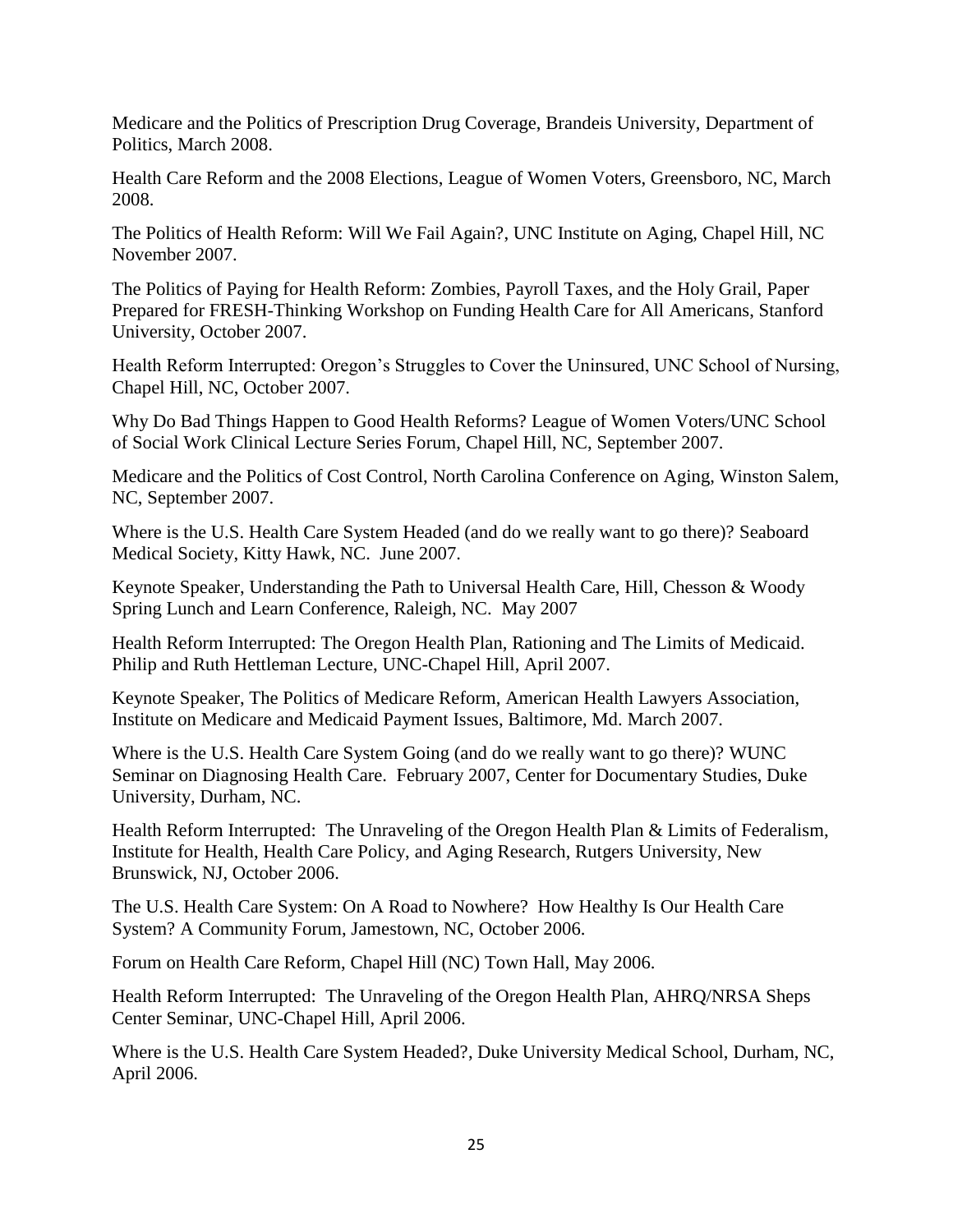Health Reform Interrupted: The Unraveling of the Oregon Health Plan, Research Seminar in Health Policy and Administration, UNC-Chapel Hill, March 2006.

Reforming Medicare Part D: The Federal Perspective, North Carolina Medicare Drug Summit, Durham, NC. March 2006.

Where is U.S. Health Care System Headed (and Do We Want to Go There)? Gnat Line News Briefing (Co-sponsored by Centers for Disease Control and University of Georgia), Lake Blackshear Resort, Georgia, February 2006.

How Medicare Ruined My Thanksgiving, Chapel Hill Rotary Club, November 2005.

Health Reform Interrupted: The Unraveling of the Oregon Health Plan, Paper Presented at the Annual Fall Meeting of the Association for Public Policy Analysis and Management, Washington, DC. Nov. 2005.

Where is Health Care Reform Going (and Do We Want to Go There)? UNC Medical Alumni CME Program, Chapel Hill, NC, October 2005.

How Medical Students Can Get Involved in Health Policy, UNC School of Medicine, AMA Medical Student Section, October 2005.

Health Reform Interrupted: The Unraveling of the Oregon Health Plan & Limits of Federalism, Paper Presented at the Annual Meetings of the American Political Science Association, Washington, DC. Sept. 2005.

Rationing At the Crossroads: The Rise and Fall of the Oregon Health Plan, International Health Economics Association 5th World Congress, Barcelona, Spain, July 2005.

The Plan That Failed: Rationing, Health Reform and the Demise of the Oregon Health Plan, Greenwall Foundation Board Meeting, New York City, May 2005.

Health Reform Interrupted The Unraveling of the Oregon Health Plan and Limits of Medicaid, Department of Social Medicine Faculty Forum, UNC-Chapel Hill, April 2005.

The Political History of Medicare, Fearrington Cares Seminar Series, Pittsboro, NC, April 2005.

Medicare, Association of Health Care Journalists National Conference, Chapel Hill, NC, April 2005.

The Political Life of Medicare, University of Virginia School of Medicine, Charlottesville, Va., March, 2005.

States as Health Care Laboratories, 20th Annual Emerging Issues Forum: My Health is Your Business, North Carolina State University, Raleigh, NC, February 2005.

Health Reform Interrupted The Unraveling of the Oregon Health Plan and Limits of Medicaid, Columbia University School of Public Health, December 2004.

Health Reform Interrupted: The Unraveling of the Oregon Health Plan and Limits of Medicaid, Princeton University Center for Health & Well-being, December 2004.

Medicare, Symposium on Health Care: An Agenda for the Next Administration, Syracuse University, Campbell Public Affairs Institute at the Maxwell School, November 2004.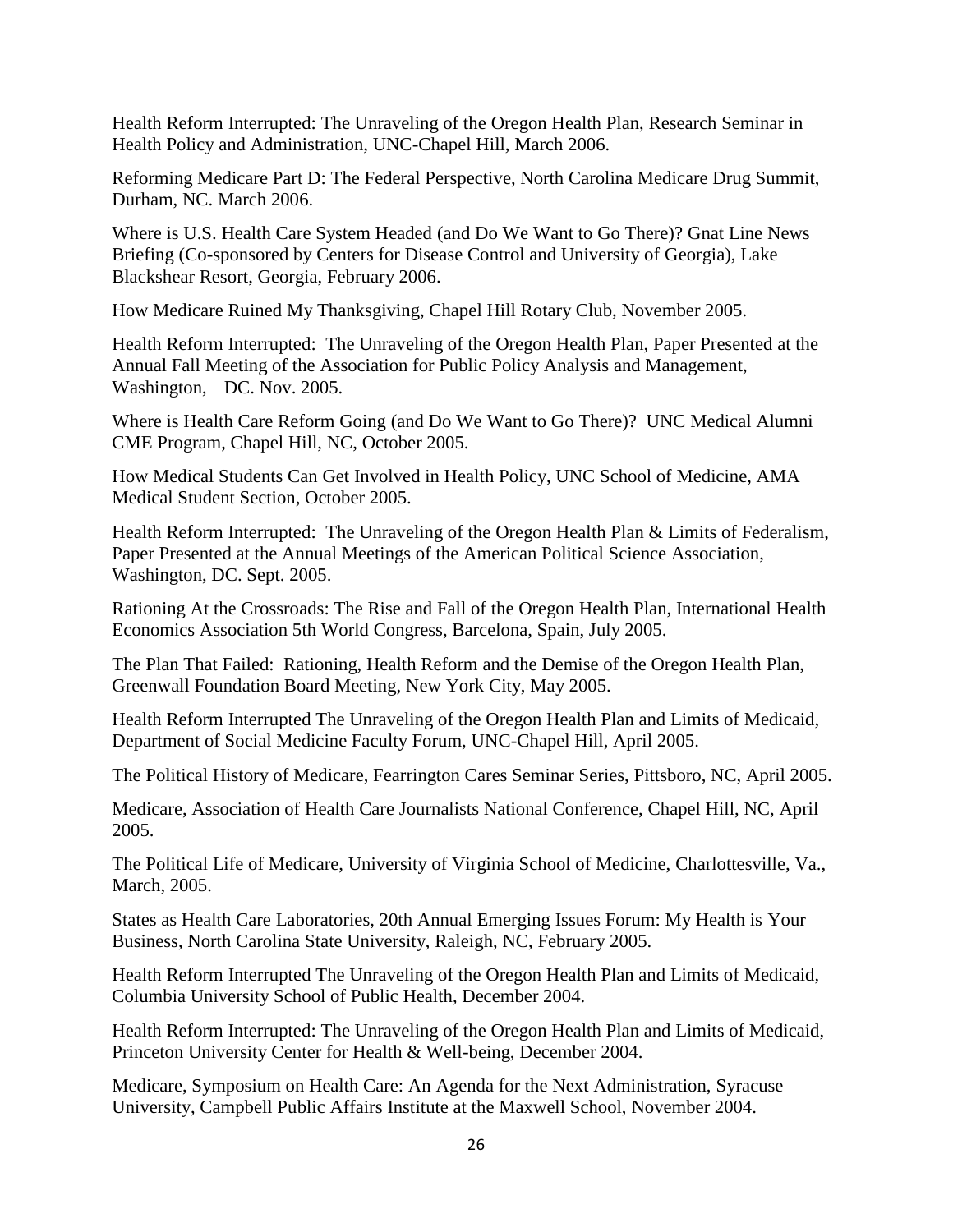Keynote Speaker, The Politics of Health Reform and the 2004 Elections, Annual Meeting of the Rural Health Network of South Central New York, October 2004.

Medicare Reform and the Drug Discount Card, Senior Leadership Initiative (UNC Institute of Aging) Commencement Speaker, Chapel Hill, N.C., June 2004.

Politics of Health Reform, Rekindling Reform Seminar, Fordham University, New York City, March 2004.

Medicare and Prescription Drug Coverage, Fearrington Cares Seminar Series, Pittsboro, NC, March 2004.

Health Care Reform, U.S. Health Resources and Services Administration (HRSA), Annual Meeting of the Rural Voices Program, Washington, D.C., February 2004.

Prescription for America's Health Care System, Health Law Society Speaker Symposium, Duke University School of Law, Durham, N.C. February 2004.

The Politics of Medicare, UNC Institute on Aging, Carolina Program in Healthcare and Aging Research Seminar, Chapel Hill, N.C., January 2004.

The Politics of Medicare Reform, @ Institute for Health, Health Care Policy, and Aging

Research, Rutgers University, New Brunswick, NJ. October 2003.

Keynote Speaker, The Politics of Health Reform: Why Do Bad Things Happen to Good Plans, Annual Conference of the New York State Association for Rural Health, Lake Placid, New York. September 2003.

The Politics of Medicare Reform: What Lessons Can History Teach Us?, Annual Meetings of the American Political Science Association, Philadelphia, Pa. Sept. 2003.

Politics of Health Reform, Department of Social Medicine Faculty Forum, UNC-Chapel Hill, September 2003.

The Uninsured and Health Reform, Latane Center for Human Sciences Seminar, UNC-Chapel Hill, September 2003.

Politics of Health Reform, Paper presented at the Annual Meetings of Academy Health, Nashville, Tn. June 2003.

Section (Theme) leader for Medicare & Long Term Care, Annual Meetings of Academy Health, Nashville, Tn. June 2003.

The Politics of Health Reform: Why Do Bad Things Happen to Good Reform Plans? The Chataqua Conference: Excellence in Health Care Delivery, Chataqua, NY, May 2003.

Health Reform and the Uninsured, North Carolina Academy of Preventive Medicine, Chapel Hill, N.C. May 2003.

Political Feasibility and Health Reform: Why Do Bad Things Happen to Good Plans?, Carolina Health Summit on Health Insurance in America: Challenges and Prospects, Chapel Hill, N.C., April 2003.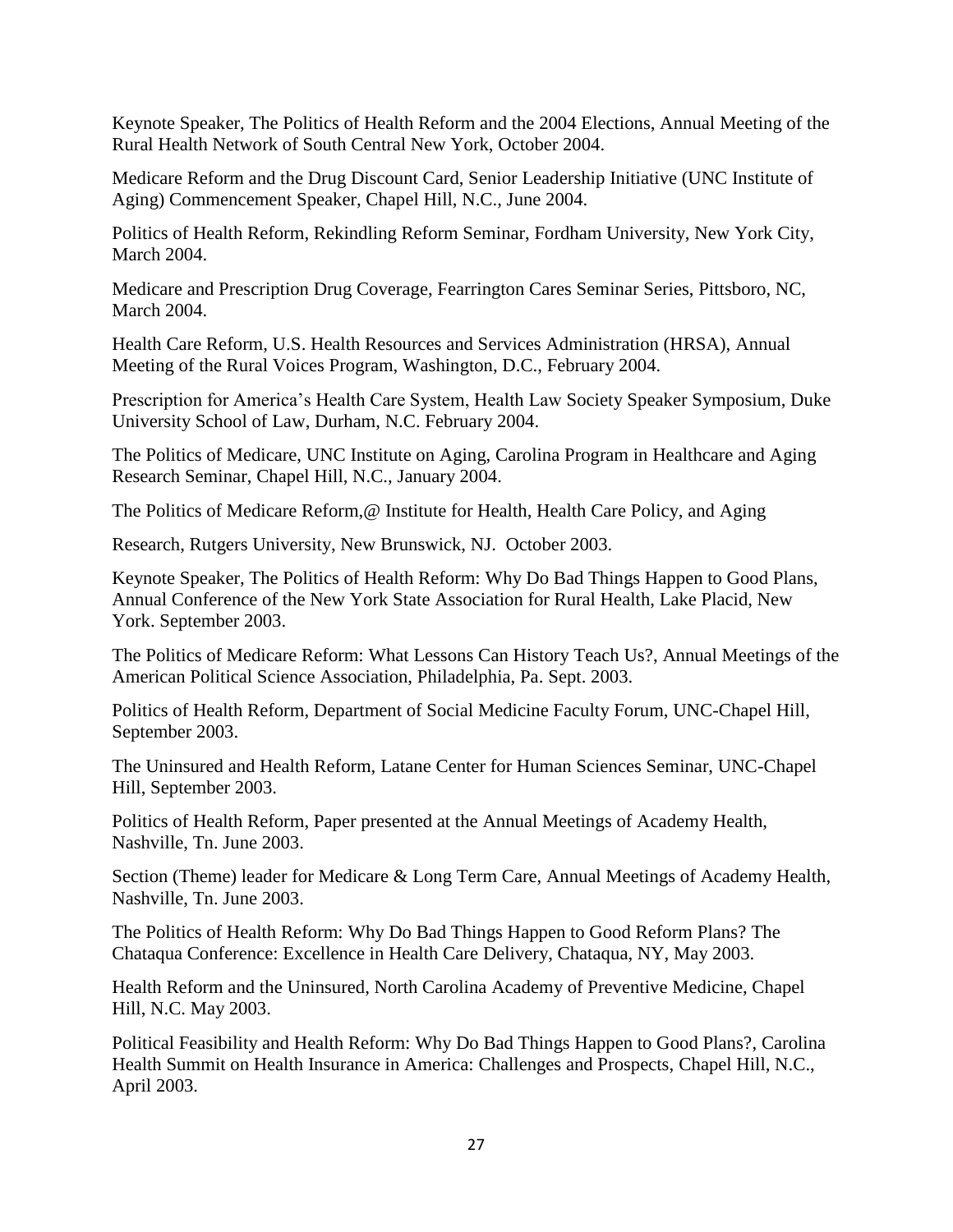The Politics of Medicare, Cecil Sheps Center, UNC-Chapel Hill, NRSA Seminar, April 2003.

Covering the Uninsured Town Meeting, UNC Kenan Business School, Panelist, Chapel Hill, N.C., March 2003.

The Politics of Medicare Reform, Conference on the Future of Medicare: Legal and Policy Issues, Washington and Lee School of Law, Lexington, Va. March 2003.

Changes in Medical Practice, U.S. Congress Medicare Payment Review Commission Expert Panel, panelist, Washington, D.C. March 2002.

The Uninsured, Carolina Young Democrats, Chapel Hill, N.C. March 2002.

The Politics of Health Care Reform, Carolinas Section of the American College of Dentists, Chapel Hill, N.C., January 2002.

Rationing at a Crossroads: The Oregon Health Plan, Grand Rounds, Department of Pediatrics, University of North Carolina-Chapel Hill School of Medicine, October 2001.

Medicare: Is It Still Working?, Grand Rounds, Department of Internal Medicine, Moses Cone Hospital, Greensboro, NC, June 2001.

Health Care and the 2000 Elections, Conference on Debating Issues in the Presidential Election, Wake Forest University, Winston Salem, NC, October 2000.

The Uninsured, University Presbyterian Church, Chapel Hill, NC, October 2000.

The Politics of Medicare, Annual Meetings of the American Political Science Association, Washington, D.C., September 2000.

Roundtable on Medicare, Annual Meetings of the American Sociological Association, Washington, D.C., August 2000.

Organizer, Committee on Health Politics Roundtable on Medicare Reform, Annual Meetings of the American Political Science Association, Atlanta, Ga., September 1999.

Medicare: The End of Consensus, Policy History Conference, St. Louis, Mo., May 1999.

Medicare: The End of Consensus, Annual Meetings of the American Political Science Association, Boston, Mass., September 1998.

The Political Paradox of Rationing and the Oregon Health Plan, Department of Social Medicine Faculty Forum, January 1998.

Shifting Strategies: Physicians Managed Care, and Professional Sovereignty, Annual Meeting of the Robert Wood Johnson Scholars in Health Policy Research Program, June 1997.

Rethinking Medicare Reform (with T. Marmor), Health Consumer Summit on Medicare and Universal Coverage, Washington, D.C., April 1997.

Medicare and the New Politics of Social Welfare, Annual Meetings of the Association for Public Policy Analysis and Management, Pittsburgh, Pa., October 1996.